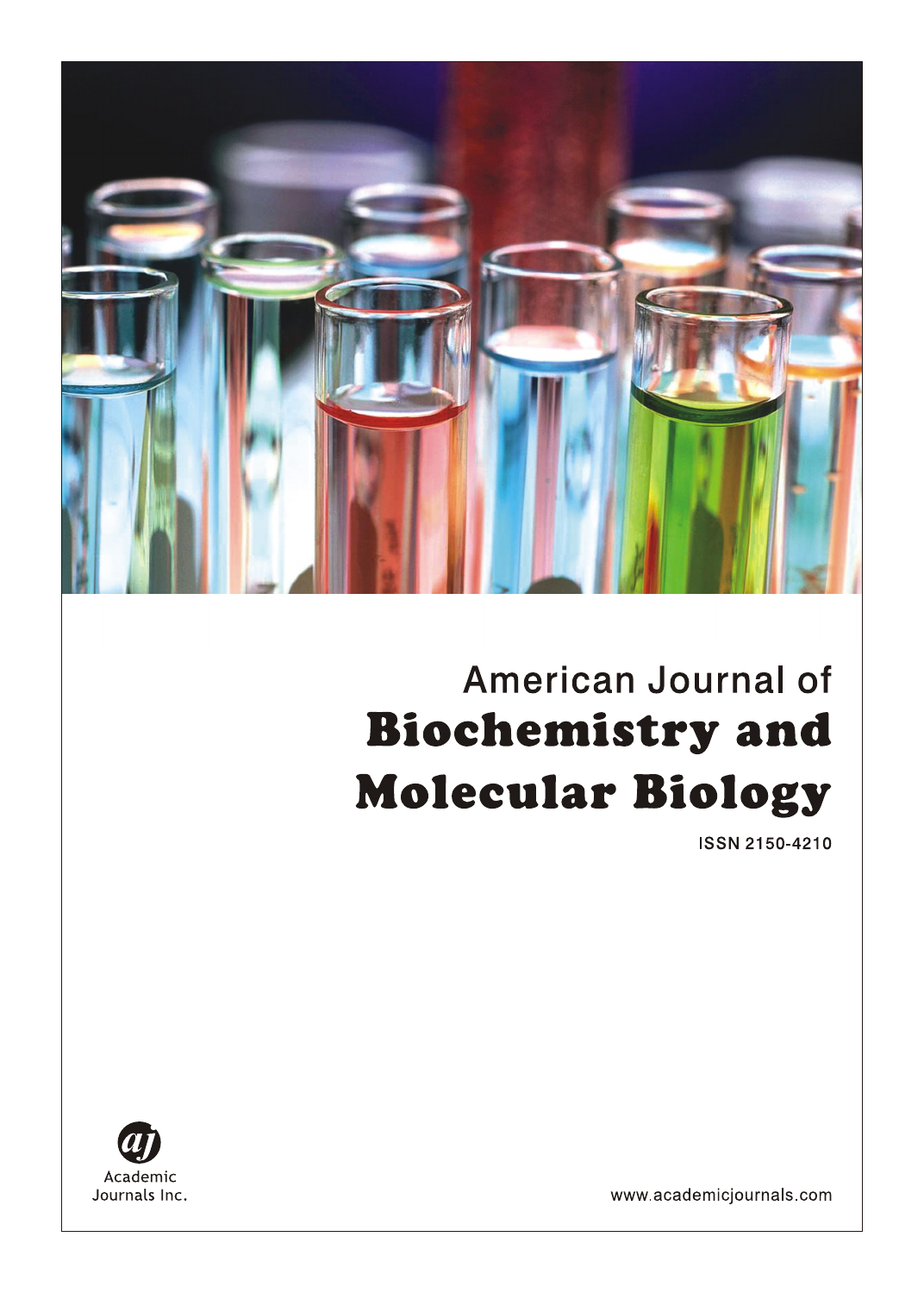ISSN 2150-4210 DOI: 10.3923/ajbmb.2022.13.29



# **Research Article A Study on Biocontrol and Plant Growth Promoting Efficacy of** *Azadirachta indica* **(Neem) Leaf Endophytic Bacteria**

M. Anjana and K. Saranya Devi

Department of Microbiology, Government Arts and Science College Kozhinjampara, Palakkad, Kerala, India

## Abstract

Background and Objective: Endophytic bacteria can protect host plants by producing secondary metabolites and also improve host plant growth by various direct and indirect mechanisms. This unique character makes a special role in, using endophytic bacteria in sustainable agriculture. The study aims to isolate endophytic bacteria from Azadirachta indica (neem) leaf and screen for their biocontrol and plant growth-promoting properties. Materials and Methods: Thirteen endophytic bacteria were isolated from neem leaf and it was tested for their in vitro antifungal activities against Rhizoctonia solani. A total of 3 isolates (N1B, N4B and N5B) were selected on the broad antifungal activity (50, 56 and 75% mycelial inhibition). Among different solvents used for the extraction of secondary metabolites from endophytic bacteria, only ethyl acetate extract of N5B showed maximum zone of inhibition in well diffusion method against fungal pathogen. Results: The GC-MS analysis of ethyl acetate extracts of N5B exhibited 14 compounds with antifungal activity, such as dimethoxyglycerol docosyl ether, pentadecanoic acid, oleic acid etc. Selected 3 endophytic isolates were identified up to molecular level using 16S rRNA sequencing and it was identified as Bacillus haynesii, Stenotrophomonas maltophilia and Pseudomonas aeruginosa. The identified isolates were used for nursery experiments based on their strong in vitro antifungal and PGP activities such as P, K and Zn solubilization, N fixation, IAA, HCN and EPS production. Conclusion: The tested bacterial isolates significantly decreased disease severity in rice, infected with R. solani and increased plant biomass when compared with un-inoculated control. The findings suggested above mentioned 3 bacterial species may be promising candidates as a biocontrol agent to confer resistance to sheath blight disease of rice.

Key words: Bacillus haynesii, Stenotrophomonas maltophilia, Pseudomonas aeruginosa, Azadirachta indica, N fixation, endophytic bacteria

Citation: Anjana, M. and K.S. Devi, 2022. A study on biocontrol and plant growth promoting efficacy of Azadirachta indica (neem) leaf endophytic bacteria. Am. J. Biochem. Mol. Biol., 12: 23-29.

Corresponding Author: K. Saranya Devi, Department of Microbiology, Government Arts and Science College Kozhinjampara, Palakkad, Kerala, India Tel: 9943131010

Copyright: © 2022 M. Anjana and K. Saranya Devi. This is an open access article distributed under the terms of the creative commons attribution License, which permits unrestricted use, distribution and reproduction in any medium, provided the original author and source are credited.

Competing Interest: The authors have declared that no competing interest exists.

Data Availability: All relevant data are within the paper and its supporting information files.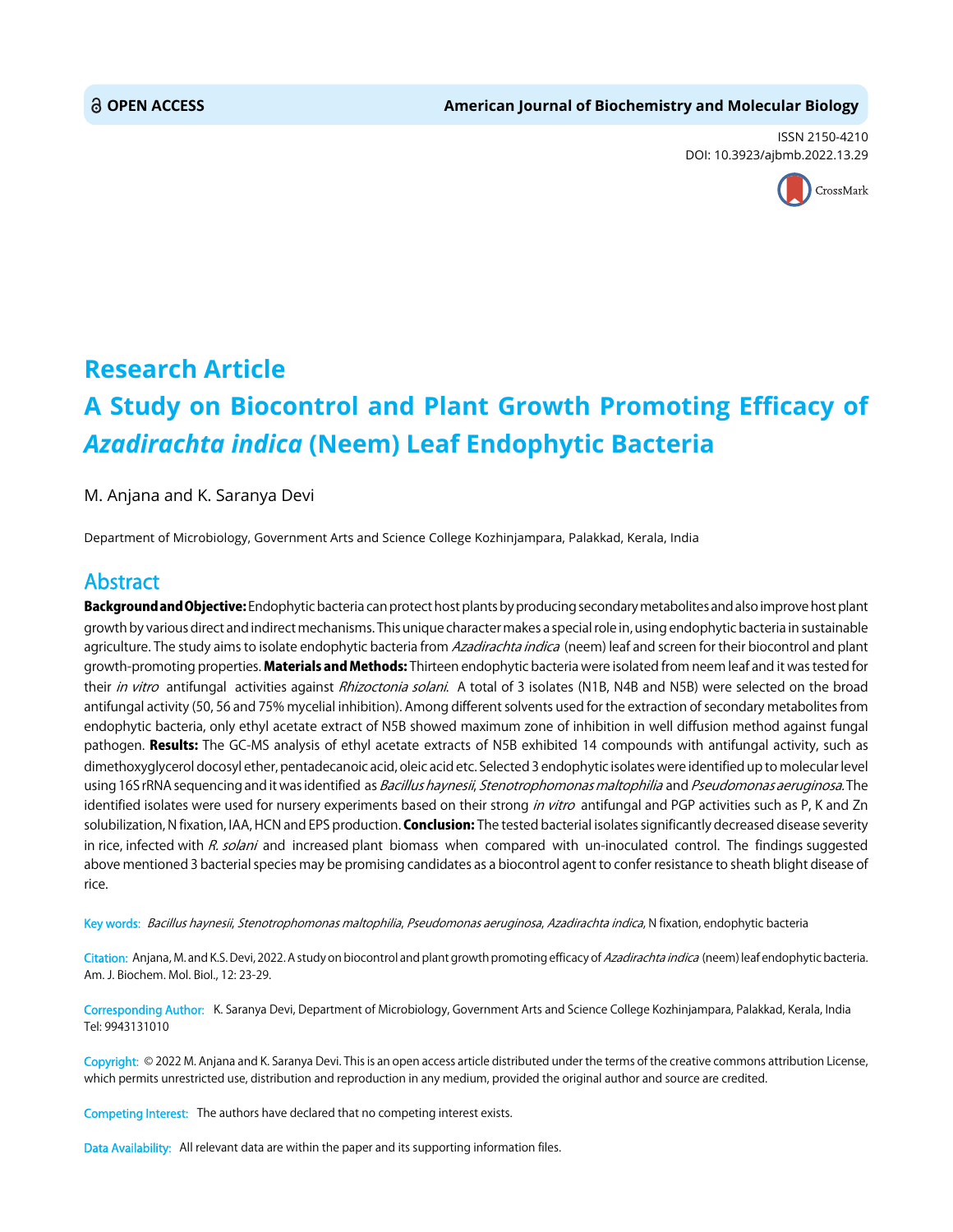#### INTRODUCTION

India is one of the world's major producers of rice (Oryza sativa). Rice is the most commonly consumed essential food, particularly in Asia. Its growth and yield are highly affected by different diseases<sup>1</sup>. More than 70 diseases were identified and it is caused by fungi, bacteria, viruses, mycoplasma or by nematodes. Among these, fungi are the major diseases causing agents in the rice field. Some economically important fungal diseases are caused by different pathogens such as Cercospora oryzae (Narrow brown leaf spot), Helminthosporium oryzae (rice brown spot), Rhizoctonia solani (sheath blight), R. oryzae (Aggregate sheath), Sarocladium oryzae (Sheath rot), Fusarium sp. (root rot), Sclerotium oryzae (stem rot) etc.

The sheath blight of rice is one of the economically important rice diseases. It is a soil-borne disease caused by the fungus *Rhizoctonia solani*, which belongs to the phylum Basidiomycota and family Ceratobasidiaceae)<sup>2</sup>. In India, the estimation of losses due to this disease has been stated up to 54.3%. They not only have a supreme role in causing dreadful epidemics in plants but also play a long-lasting role in annual yield losses which affect the economy of the country. As a way out for these problems, several methods have been engaged. The most basic technique used by farmers to control the pest and fungi is crop rotation<sup>3</sup>. Nevertheless, the problem is that crop rotation requires 2-3 years for dropping the fungal inoculums to accepted levels. So crop rotation alone was not adequate for fighting against the phytopathogens.

Chemical fungicides are the finest prevention against fungus and obstruct disease caused by phytopathogens but they affect soil fertility harshly<sup>4</sup>. The soil texture and composition gets varied on the frequent application of chemicals. Apart from that, the fungus can gain resistance against these fungicides which make the fungicide ineffective against them. Hence the application of chemical fungicides is not an eco-friendly method for getting rid of fungal pathogens and serious measure is required to verdict a new alternative technique for plant protection that is less dependent on the chemicals and is more eco-friendly.

Bio-control of sheath blight using endophytic bacteria has emerged as an effective strategy during the last 2 decades. Endophytes are obligate or facultative symbiotic microbes, mainly consisting of bacterial and fungal species. They live in healthy internal plant tissues, without causing disease or damage to the host plant<sup>5</sup>. They produce a wide range of compounds beneficial for plants for their growth, protection from biotic and abiotic stress. The development of biological products based on beneficial microorganisms can extend the

range of choices for upholding the health and yield of crops<sup>6</sup>. Colonization of endophytes in the host plant has different benefits such as increased resistance to drought, flooding, pathogens as well as enhanced competitive abilities<sup>7</sup>. Endophytes release antibiotics or hydrolytic enzymes which prevent the colonization of microbial plant pathogens as well as prevent insects, nematodes etc from being infecting the host plant<sup>8</sup>. By the process of Induced Systemic Resistance (ISR), endophytic microbes secrete metabolites that trigger the host defence mechanism against different plant pathogens<sup>9</sup>. Numerous compounds isolated from endophytic bacteria have great application value in emerging medicine and they also act as bio-fungicides<sup>10</sup>.

Endophytes are considered to be a promising source of novel secondary metabolites with potential for medicinal use as well as important in agriculture and industry. The anticancer compounds such as podophyllotoxin $11$  and the natural insecticide such as azadirachtin $12$  produced by endophytic microbes are good examples of bioactive compounds. The PGP properties of endophytes are unique and therefore it is noteworthy to study such properties from microbial populations connected with medicinally and economically important plant species. One such medicinally important native tree of India is *Azadirachta indica* (neem), it is popular for its different medicinal, insecticidal and ethnopharmacological properties. More than a hundred compounds have been isolated from different parts of the neem tree and most of the active principles like Limnoids belong to the group of tetranortriterpenoids particularly 'Azadirachtin' and its analogues $13$ . The Indian peoples have already known the useful properties of neem since ancient times and only recently have other people in more developed countries appreciated the value and importance of this tree to humankind. Considering the antimicrobial and insecticidal property of neem it is pertinent to focus on the role of endophytic bacteria present in neem leaf for its bio-control activity against  $R.$  solani<sup>14</sup>. Additionally, aimed to discover the possible *in vitro* and *in vivo* mechanisms used by endophytes to control the fungal pathogen and growth improvement of rice.

#### MATERIALS AND METHODS

Sample collection: The study was carried out at the Department of Microbiology, Government Arts and Science College Kozhinjampara, located at Palakkad district, Kerala, South India during the year June, 2019-March, 2020. Fresh and healthy leaves of Azadirachta indica (neem) L. plants were collected from the college campus for endophytic bacterial isolation.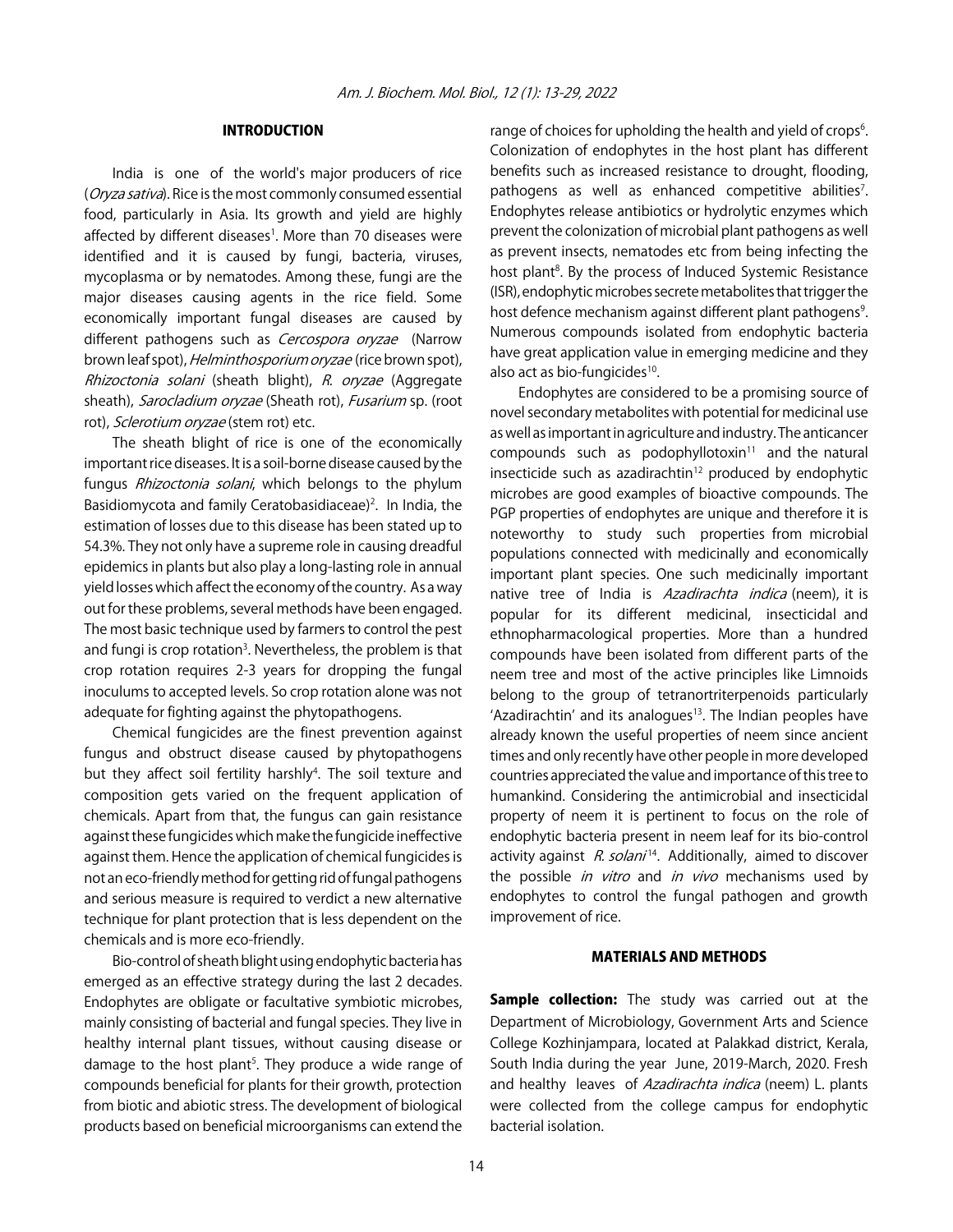### Isolation of endophytic bacteria from Azadirachta indica (neem) leaf sample

**Surface sterilization of leaf sample:** The fresh, healthy, undamaged leaves were selected and then washed under running tap water before surface sterilization. Surface sterilization was done by washing with 75% ethanol for 1 min, 3% sodium hypochlorite for 3 min followed by 75% ethanol for 30 sec and subsequently, these leaves were washed thrice in sterile distilled water and leaves were dried using sterile tissue paper and used for further work<sup>15</sup>.

Isolation of endophytic bacteria: The surface-sterilized leaf samples were cut into small pieces and macerated in a sterile pestle and mortar. Tissue extract was then prepared for tenfold dilution in sterile distilled water. Serial dilutions were carried out and 0.1 mL of aliquots from  $10<sup>6</sup>$  and  $10<sup>7</sup>$  were spread onto nutrient agar medium under laminar airflow to avoid external contamination and the plates were incubated at  $28^{\circ}$ C for 24 hrs. The bacterial colonies exhibiting different colony morphology were selected, purely cultured and used for bio-control studies<sup>16</sup>.

Fungal pathogens used for the study: The rice pathogen Rhizoctonia solani (Rice sheath blight) was procured from the culture repository of IFGTB, Tamil Nadu, India for the present study. Actively growing hyphae were successively transferred to the Potato Dextrose Agar (PDA) and the cultures were maintained on slants and stored at  $4^{\circ}$ C.

#### Screening bio-control activity of endophytic bacteria

**Dual culture method:** All endophytic bacterial isolates were screened for their bio-control potential by dual culture assay<sup>17</sup>. The fungal disc of 6 mm was inoculated in the middle of the Petri plate containing PDA medium and bacteria were streaked 3 cm away on either side of the pathogen and incubated at 28°C. The Petri plate inoculated with pathogen alone in the absence of antagonist bacteria was served as control and the experiment was done in replicate. The radial growth of fungal mycelium on each plate was measured between 2nd, 4th and 6th days and the percent inhibition of growth over control was determined using the formula<sup>17</sup>:

Fungal growth inhibition (%) = 
$$
\frac{C - T}{C} \times 100
$$

where, C is the radial growth of the test fungal pathogen in the control plates (mm) and T is the radial growth of the test fungal pathogen in the test plates (mm).

Antifungal activity in liquid culture: The antifungal liquid culture method was used to test the antifungal activity in a liquid broth (PDB)18. Bacterial isolates that showed more than 70% antagonism in dual culture plates were selected. A hundred millilitre of PDB was sterilized in a 250 mL conical flask and inoculated with a 6 mm disc of pathogenic fungi and 1 mL of bacterial culture (OD 1.00 at 590 nm). The PD broth inoculated with fungal disc and without bacterial culture was used as a control. It was incubated at  $28^{\circ}$ C for 5 days. The dry weight of the fungal matt with bacterial strains and control (without bacterial strains) were recorded and compared.

#### Screening for production of volatile antifungal metabolites:

The production of volatile substances by selected endophytic bacteria was determined by the method described by Battu and Reddy<sup>19</sup>. Selected strains and each pathogenic fungus were cultured in PDA medium in separate plates and then the plates with selected endophytes were kept over the plates with the fungus, by avoiding direct contact between the 2 cultures. Both plates were sealed face to face with parafilm to avoid the escape of volatile metabolites and incubated at  $28^{\circ}$ C for 5-6 days. The production of volatile compounds was then determined based on inhibition of the radial growth of the fungi. The percentage of fungal inhibition was compared with the control plate.

#### Screening for production of secondary metabolites

Preparation of inoculum and extraction of cured metabolites: As per the procedure followed by Battu and Reddy19, the inoculum preparation and metabolite extraction from selected isolates was carried out. The selected microbial isolates were cultured in 100 mL nutrient broth and kept under shaking conditions (120 rpm) at  $28^{\circ}$ C for 4-5 days. The culture was centrifuged at 10,000 rpm for 15 min to get the cell-free filtrate. These culture filtrates were used to study the efficacy against fungal pathogens. Crude metabolites were extracted from the effective growth medium by partitioning with organic solvents viz., acetone, chloroform, ethyl acetate, hexane and petroleum ether<sup>20</sup>.

Antifungal property of crude extract: The individual extracts were tested for antifungal activity by the well diffusion method $21$ . The PDA plates were swabbed with a fungal pathogen and 100 µL extract was filled in the well, incubated for 28 for 48 hrs. The zone of inhibition was measured and the extract exhibited maximum zone of inhibition was stored for further study.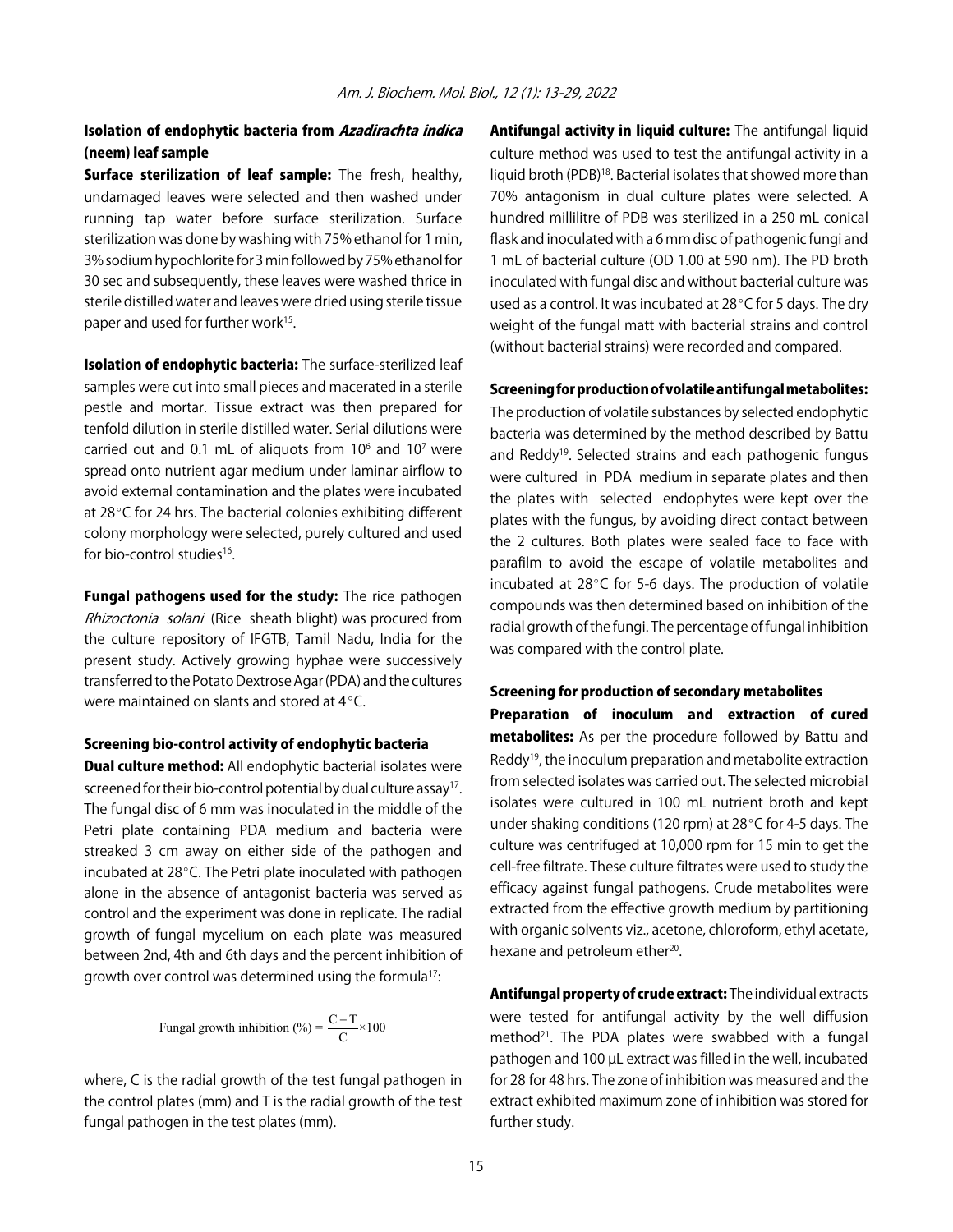GC-MS analysis of the effective solvent extract: The most effective extract was analyzed using GC-MS to predict the presence of inhibitory compounds. It was carried out at South Indian Textile Research Association (SITRA), Coimbatore, Tamil Nadu. GC-MS equipped with a DB35-MS fused with silica capillary column and GC interfaced to an MSD with XCALIBUR software. For GC-MS detection, -70 eV ionization energy was commonly used. Helium gas was used as a carrier gas and 2 µL of the sample was injected. The injector temperature was 250 $^{\circ}$ C, ion source temperature was 200 $^{\circ}$ C and the oven temperature was programmed from 70-200 $\degree$ C at the rate of 6°C per minute, held isothermal for 1 min and finally raised to 260 at  $6^{\circ}$ C per min. The interface temperature was kept at 250 $^{\circ}$ C. Total GC run time was 40.51 min. The relative percentage of the extract constituents was expressed as a percentage with peak area normalization.

Interpreting the mass spectrum of GC-MS was done using the database of the National Institute of Standard and Technology (NIST) having more than 62,000 patterns. The unknown components mass spectrum was compared with the spectrum of the known components stored in the National Institute of Standard and Technology library. The name and molecular weight of the components present in samples were ascertained<sup>22</sup>.

#### Morphological, biochemical and molecular characterization of effective isolates

Morphological and biochemical characterization: Bacteria selected for the phenotypic and genotypic identification was based on the bio-control and multifactorial PGP traits exhibited under in vitro conditions. Taxonomic studies of the selected bacteria were carried out according to Mendes et al.<sup>23</sup>. Identification studies such as morphological characteristics (shape and size, gram reaction, motility and spore formation), cultural characteristics were studied using nutrient agar, biochemical characteristics (Indole, Methyl red test, Voges-Proskauer test, citrate, triple sugar iron agar test, gelatin liquefaction, starch hydrolysis, catalase, urease, oxidase, nitrate reduction test, Carbohydrate fermentation test).

Molecular characterization of the effective isolates: The 16S ribosomal RNA (rRNA) analysis of effective bacteria was carried out at Yaazh Xenomic laboratory, Coimbatore, Tamil Nadu. The genomic DNA of endophytic bacterial isolates were extracted using HiPurA Bacterial genomic purification kit obtained from Hi-Media, Mumbai, India. The primers 27F (5'-CAGAGTTT

GATCCTGGCT-3') and 1492R (5'AGGAGGTGATCCAGCCGCA-3') were used for amplification of the 16S rRNA gene (Sanger sequencing protocol). The amplified 16S rRNA gene was sequenced and sequences obtained were subjected to BLAST search of (National Centre for Biotechnology Information) bacterial database. Three individual bacterial sequences were submitted to GenBank and got accession numbers and its phylogenetic tree was construed using the neighbour-joining method<sup>24</sup>.

Screening for plant growth-promoting (PGP) traits of effective endophytic bacterial isolate: Among 13 endophytic bacteria, 3 showed more than 70% inhibition against fungal pathogens. These isolates were tested for their plant growth-promoting traits.

Indole 3-acetic acid production: For the IAA production test, each isolate was inoculated to the sterile 15 mL Nutrient broth amended with L-tryptophan in test tubes and incubated at  $28^{\circ}$ C for 72 hrs in the dark<sup>25</sup>. Subsequently, 2 mL of this broth was centrifuged at 12,000 rpm for 10 min, followed by the addition of 4 mL of Salkowski reagent to the 1 mL of supernatant. The tubes were incubated at  $28^{\circ}$ C in the dark for 1 hr. The development of pink/red colour in the medium indicated IAA production by the organisms.

Phosphate solubilization: The phosphate solubilization ability of the isolates was detected by spotting them on the Pikovskaya agar medium containing tricalcium phosphate and incubated at  $28^{\circ}$ C for 2-3 days. The development of a clear halo zone around the strains indicated a positive result for phosphate solubilization<sup>26</sup>.

Potassium solubilization: Potassium solubilization by endophytic isolates was studied on modified Aleksandrov agar medium plates by the spot test method<sup>27</sup>. Plates of modified Aleksandrov medium having mica powder (an insoluble form of potassium) were prepared. A loopful of 48 hrs old-growth of the rhizobacterial strain was spotted on the above-prepared plates. Plates were incubated at 28 for 3 days. Isolates showing halo zone of clearance was evident for K solubilization.

**Zinc solubilization:** The selected isolates were tested for zinc solubilization efficiency utilizing plate assay using modified Bunt and Rovira agar medium containing 0.1% of Zinc Oxide (ZnO) as the insoluble source. The plates were incubated at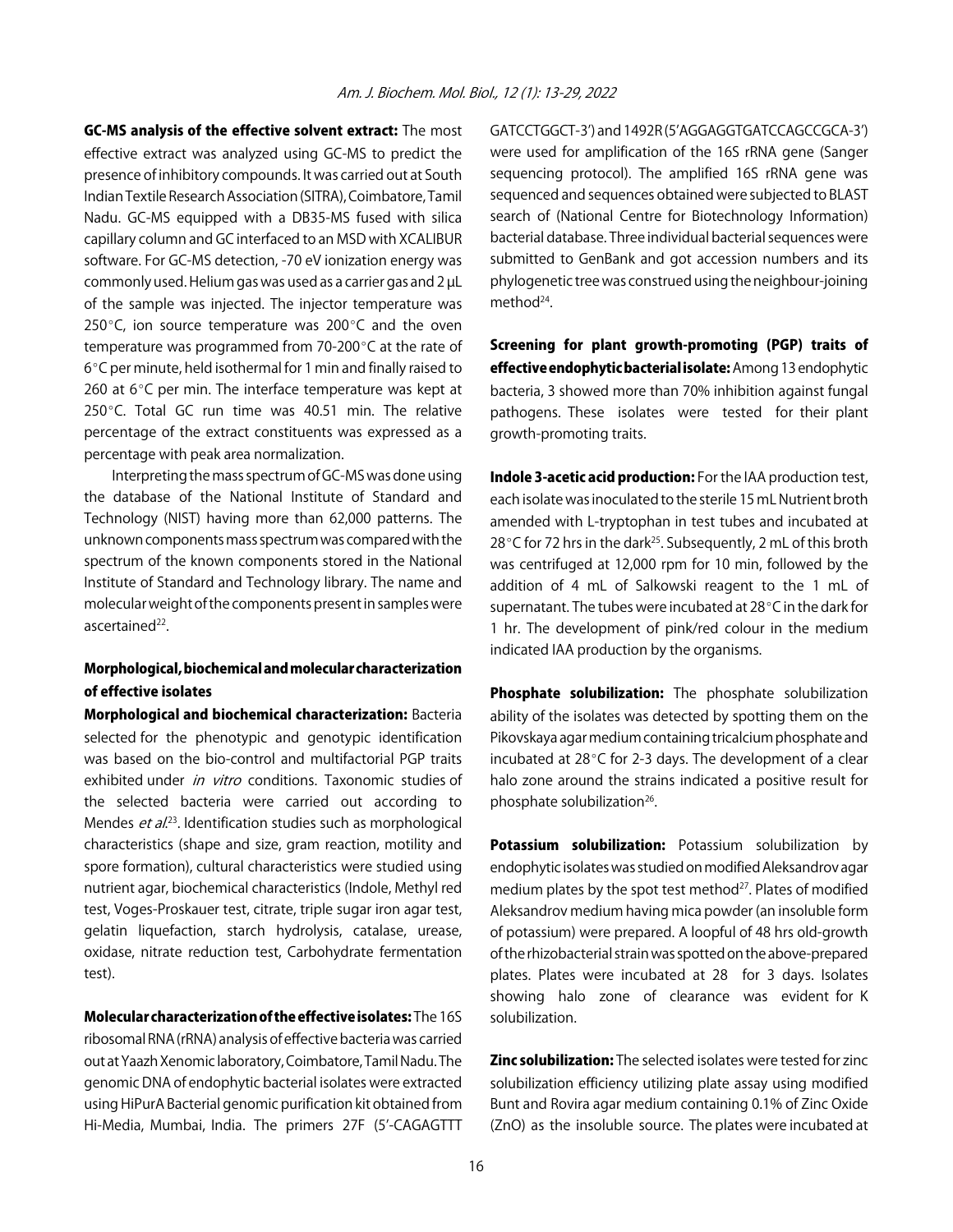$28^{\circ}$ C for 3 days. Isolates showing halo zone of clearance was evident for Zn solubilization<sup>28</sup>.

Identification of ammonia producing isolates: Each isolate was tested for the production of ammonia in peptone water. Overnight broth cultures were inoculated in 10 mL peptone water and incubated at room temperature for 48-72 hrs. Nessler's reagent (0.5 mL) was added to each tube. The development of brown to yellow colour was noted as a positive result for ammonia production<sup>29</sup>.

Exo-polysaccharide (EPS) production: Exo-polysaccharide production was screened out by the standard method<sup>30</sup>. The selected isolates were inoculated into a 10 mL basal medium and incubated at room temperature for 5-6 days. Ten millilitres of culture suspension was collected and centrifuged at 15,000 rpm for 45 min and added thrice the volume of chilled acetone to the supernatant. EPS was separated from the mixture in the form of a slimy precipitate. Precipitates were collected on a pre-dried filter paper. Allowed the precipitates to dry overnight at 50 $\degree$ C, reweigh the dried filter paper after overnight drying.

Hydrogen cyanide production: Production of Hydrogen Cyanide (HCN) was determined in nutrient agar supplemented with 4.4 g L<sup>-1</sup> of glycine<sup>31</sup>. The bacterial cultures were streaked on an agar plate and Whatman No.1 filter paper strips dipped in 0.5% picric acid in 2% sodium carbonate solution were pasted on the lid of the Petri plate and sealed with parafilm, incubated at  $28^{\circ}$ C for 4 days. A change of colour to brown or reddish-brown was recorded as a positive reaction.

Evaluation of endophytic bacteria for growth promotion and disease suppression in nursery condition:

Seed germination (%) =  $\frac{\text{Number of seeds germinated}}{\text{Number of seeds sown}} \times 100$ 

#### Treatment model:

- $T_1$  = Control (distilled water)
- $T_2$  = Rhizoctonia solani
- $T_3$  = *Bacillus haynesii*
- $T_4$  = Stenotrophomonas maltophilia
- $T<sub>5</sub>$  = *Pseudomonas aeruginosa*
- $T_6$  = Rhizoctonia solani + Bacillus haynesii
- $T_7$  = Rhizoctonia solani + Stenotrophomonas maltophilia
- $T_8$  = Rhizoctonia solani + Pseudomonas aeruginosa

**Nursery studies:** Individual isolates were evaluated for the ability to stimulate the growth of rice and its biocontrol potential was also evaluated. These initial trials were done with autoclaved soil and sterilized seeds in poly bags, to remove any bacteria from the soil and on or within the seeds, to ensure that the only bacteria present would be the inoculum (except for the un-inoculated controls). Treatment  $T_1$  got distilled water as inoculate (control).  $T_2$ , inoculated with a fungal pathogen (negative control),  $T_{3}$ ,  $T_{4}$  and  $T_{5}$  are treated with antagonistic bacteria as bio-inoculant,  $T_{6}$ ,  $T_{7}$  and  $T_{8}$  are treated with both antagonistic bacteria and fungi. Twenty millilitres of broth cultures were applied as bio-inoculant into respective bags as described in the treatment schedule. The seedlings were watered regularly with the controlled experimental condition<sup>32</sup>. After 3 weeks of growth, plant height and total weight and length of shoots and roots were measured.

#### RESULTS

Isolation of endophytic bacteria from Azadirachta indica **(neem) leaf sample:** This study was conducted to isolate and characterize the endophytic bacterial diversity from A. indica (neem) leaf tissue. Two samples were collected from the college campus (Government Arts and Science College Kozhinjampara). Sample 1 shows  $17.0 \times 10^6$  and  $14.0 \times 10^7$  CFU mL<sup>-1</sup> of leaf sample. Sample 2 shows 25.0  $\times$  10<sup>6</sup> and 23.0 $\times$ 10<sup>7</sup> CFU mL<sup>-1</sup> of surface-sterilized leaf sample, among them, sample 2 have a maximum number of colonies (Table 1).

Totally 13 bacterial colonies showing diverse colony morphology, margin, shape and colour from samples 1 and 2 were selected, purely cultured and used for further study (Table 2). The colonies show different forms such as irregular and circular forms. The colony elevation is raised and flat. The margin was found to be lobate, entire, curled, filiform and undulate. The surface was observed as wrinkled and smooth. The opacity is translucent and opaque. Different colony colours were observed such as pale white, white, red, light pink, greenish, yellow and orange.

#### Screening bio-control activity of endophytic bacteria

**Dual culture method:** A total of 13 endophytic bacterial isolates were studied for their bio-control potential against Rhizoctonia solani by dual culture method. The 2nd, 4th and 6th day data of the dual culture method were recorded and tabulated in Table 3 and Fig. 1a-d. Compared with controls, radial growth of tested fungal pathogen were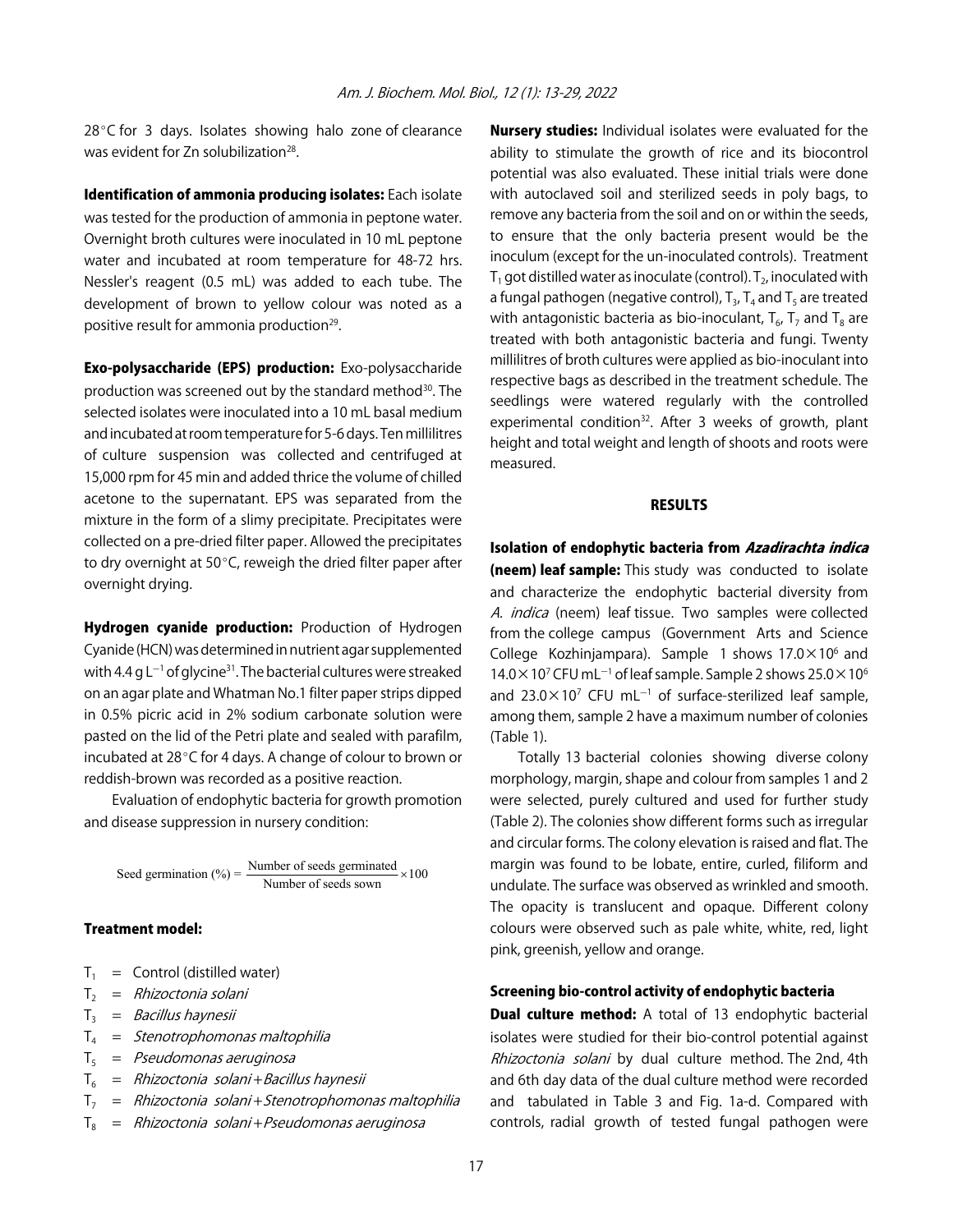

Fig. 1(a-d): Screening antagonistic activity of endophytic bacterial isolates against plant pathogen by dual culture method, (a) Rhizoctonia solani (control), (b) R. solani+N1B, (c) R. solani+NB4 and (d) R. solani+N5B

Table 1: Isolation of endophytic bacteria from Azadirachta indica (neem) leaf sample

|                   | Number of cells                             |                                        |  |  |
|-------------------|---------------------------------------------|----------------------------------------|--|--|
| Number of samples | $(X106$ CFU mL <sup>-1</sup> ) <sup>*</sup> | $(\times 10^7$ CFU mL <sup>-1</sup> )* |  |  |
|                   | $17.0 \times 10^{6}$                        | $14.0 \times 10^{7}$                   |  |  |
|                   | $25.0 \times 10^{6}$                        | $23.0 \times 10^{7}$                   |  |  |
| $\sim$            |                                             |                                        |  |  |

\*Mean of two replicate, CFU: Colony forming unit

Table 2: Different colony morphology of endophytic bacterial isolates

| Isolate codes     | Form      | Elevation | Margin   | Surface  | Opacity     | Colour       |
|-------------------|-----------|-----------|----------|----------|-------------|--------------|
| N <sub>1</sub> B  | Irregular | Raised    | Lobate   | Wrinkled | Opaque      | Pale white   |
| N <sub>2</sub> B  | Irregular | Raised    | Undulate | Wrinkled | Opaque      | White        |
| N3B               | Circular  | Flat      | Undulate | Smooth   | Opaque      | Red          |
| N4B               | Irregular | Raised    | Lobate   | Wrinkled | Opaque      | Light pink   |
| N5B               | Circular  | Flat      | Entire   | Smooth   | Translucent | Greenish     |
| N <sub>6</sub> B  | Circular  | Raised    | Curled   | Wrinkled | Opaque      | Yellow       |
| N7B               | Circular  | Raised    | Entire   | Smooth   | Opaque      | Orange       |
| N8B               | Circular  | Flat      | Entire   | Smooth   | Opaque      | Yellow       |
| N9B               | Irregular | Raised    | Filiform | Wrinkled | Opaque      | Pale white   |
| N <sub>10</sub> B | Irregular | Raised    | Undulate | Wrinkled | Opaque      | Pale white   |
| <b>N11B</b>       | Circular  | Raised    | Entire   | Wrinkled | Opaque      | Light orange |
| <b>N12B</b>       | Circular  | Raised    | Entire   | Smooth   | Opaque      | Yellow       |
| N <sub>13</sub> B | Irregular | Flat      | Entire   | Smooth   | Opaque      | Yellow       |

Table 3: Testing the efficacy of endophytic bacterial isolates against Rhizoctonia solani using the dual culture assay

Percentage of mycelium inhibition of Rhizoctonia solani\*

| 2nd day           |                |          | 4th day           |                |          | 6th day    |                |          |            |
|-------------------|----------------|----------|-------------------|----------------|----------|------------|----------------|----------|------------|
|                   | Fungal control | Test     | <b>Inhibition</b> | Fungal control | Test     | Inhibition | Fungal control | Test     | Inhibition |
| Isolate codes     | $C$ (cm)       | $T$ (cm) | (%)               | $C$ (cm)       | $T$ (cm) | (9/6)      | $C$ (cm)       | $T$ (cm) | (%)        |
| N <sub>1</sub> B  | 5.2            | 3.7      | 28.8              | 6.5            | 4.0      | 38.4       | 8              | 4.0      | 50.0       |
| N <sub>2</sub> B  | 5.2            | 5.0      | 3.8               | 6.5            | 6.5      | 0.0        | 8              | 8.0      | 0.0        |
| N3B               | 5.2            | 4.5      | 13.46             | 6.5            | 5.7      | 12.3       | 8              | 6.5      | 18.75      |
| N <sub>4</sub> B  | 5.2            | 3.0      | 42.3              | 6.5            | 3.2      | 50.7       | 8              | 3.5      | 56.0       |
| N <sub>5</sub> B  | 5.2            | 2.0      | 61.5              | 6.5            | 2.2      | 66.0       | 8              | 2.0      | 75.0       |
| N <sub>6</sub> B  | 5.2            | 5.2      | 0.0               | 6.5            | 6.5      | 0.0        | 8              | 7.0      | 12.5       |
| N7B               | 5.2            | 4.6      | 11.5              | 6.5            | 6.3      | 3.0        | 8              | 7.0      | 12.5       |
| N8B               | 5.2            | 3.3      | 36.5              | 6.5            | 6.5      | 0.0        | 8              | 8.0      | 0.0        |
| N9B               | 5.2            | 4.1      | 21.0              | 6.5            | 5.0      | 23.0       | 8              | 5.3      | 33.75      |
| N <sub>10</sub> B | 5.2            | 4.6      | 11.5              | 6.5            | 6.5      | 0.0        | 8              | 7.0      | 12.5       |
| N <sub>1</sub> 1B | 5.2            | 3.6      | 30.7              | 6.5            | 3.6      | 44.6       | 8              | 7.0      | 12.5       |
| N <sub>12</sub> B | 5.2            | 4.4      | 15.0              | 6.5            | 6.2      | 4.6        | 8              | 7.2      | 10.0       |
| N13B              | 5.2            | 2.2      | 57.6              | 6.5            | 2.8      | 56.9       | 8              | 2.5      | 68.75      |

\*Mean of 2 replicates, C: Control, T: Test, Inhibition  $(\%) = C-T/C \times 10$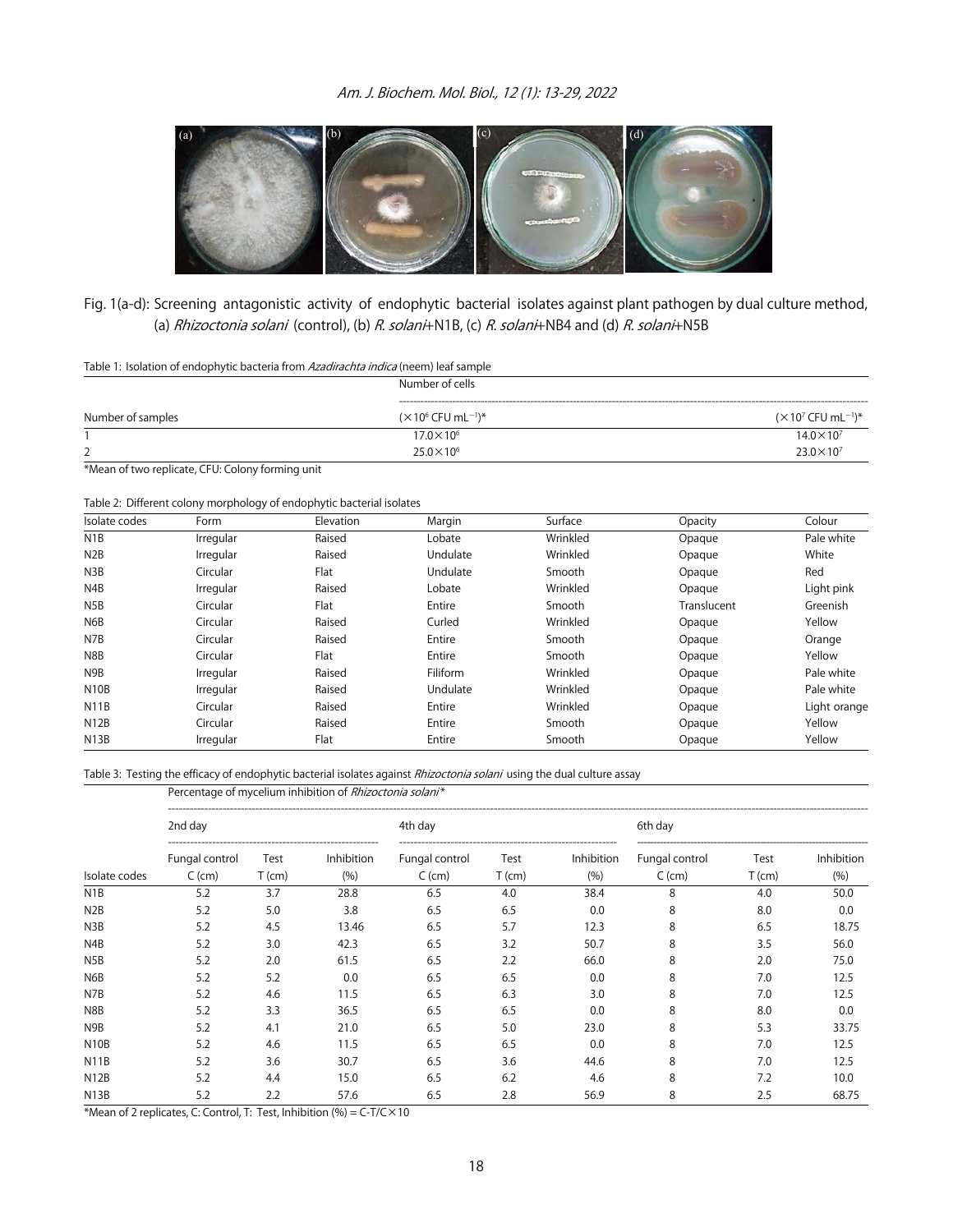



Fig. 2: Screening antifungal activity using liquid culture method



Fig. 3: Screening for production of volatile antifungal metabolites

inhibited maximum by 3 endophytic strains, among 3 isolates N5B exhibited maximum mycelial inhibition followed by N1B and N4B. N5B showed a 75% reduction in mycelium growth of Rhizoctonia solani.

Antifungal activity in liquid culture: Among 13 endophytic bacteria only 3 shows above 70% of fungal inhibition, it was further subjected to liquid culture assays. N5B inoculated broth showed 33.8% fungal matt reduction followed by endophytic N1B (31%) and N4B (30%) (Fig. 2).

Screening for production of volatile antifungal metabolites: Compared with controls, radial growth of Rhizoctonia solani was inhibited by N5B (56%) followed by N4B (40%) (Fig. 3).

Screening for production of secondary metabolites: The isolates were subjected to the production and extraction of secondary metabolites. These isolates were extracted with solvents like acetone, chloroform, ethyl acetate, hexane and petroleum ether with different polarities. After extraction, its antifungal efficacy was tested with a well diffusion method. The ethyl acetate extract of N5B showed a maximum zone of inhibition when compared with others.

Antifungal property of the crude extract and GC-MS analysis: Bacterial crude extract showed promising results by exhibiting maximum antifungal activity against fungal plant pathogen using the agar well diffusion method. Among these ethyl acetate extract showed the highest zone of inhibition and showed more antifungal activity than other solvent extracts.

The ethyl acetate extract of N5B bacteria was subjected to GC-MS analysis which showed 15 different compounds based on their Retention Time (RT). The important compounds identified having maximum probability was Dimethoxyglycerol Docosyl Ether (77.58), 13-Docosenamide, (Z)-(46.20), pentadecanoic acid (42.46) and 9, 12, 15-Octadecatrienoic acid (22.97) were represented in Table 4 and the retention time, relative abundances of different compounds mentioned above were shown in Fig. 4.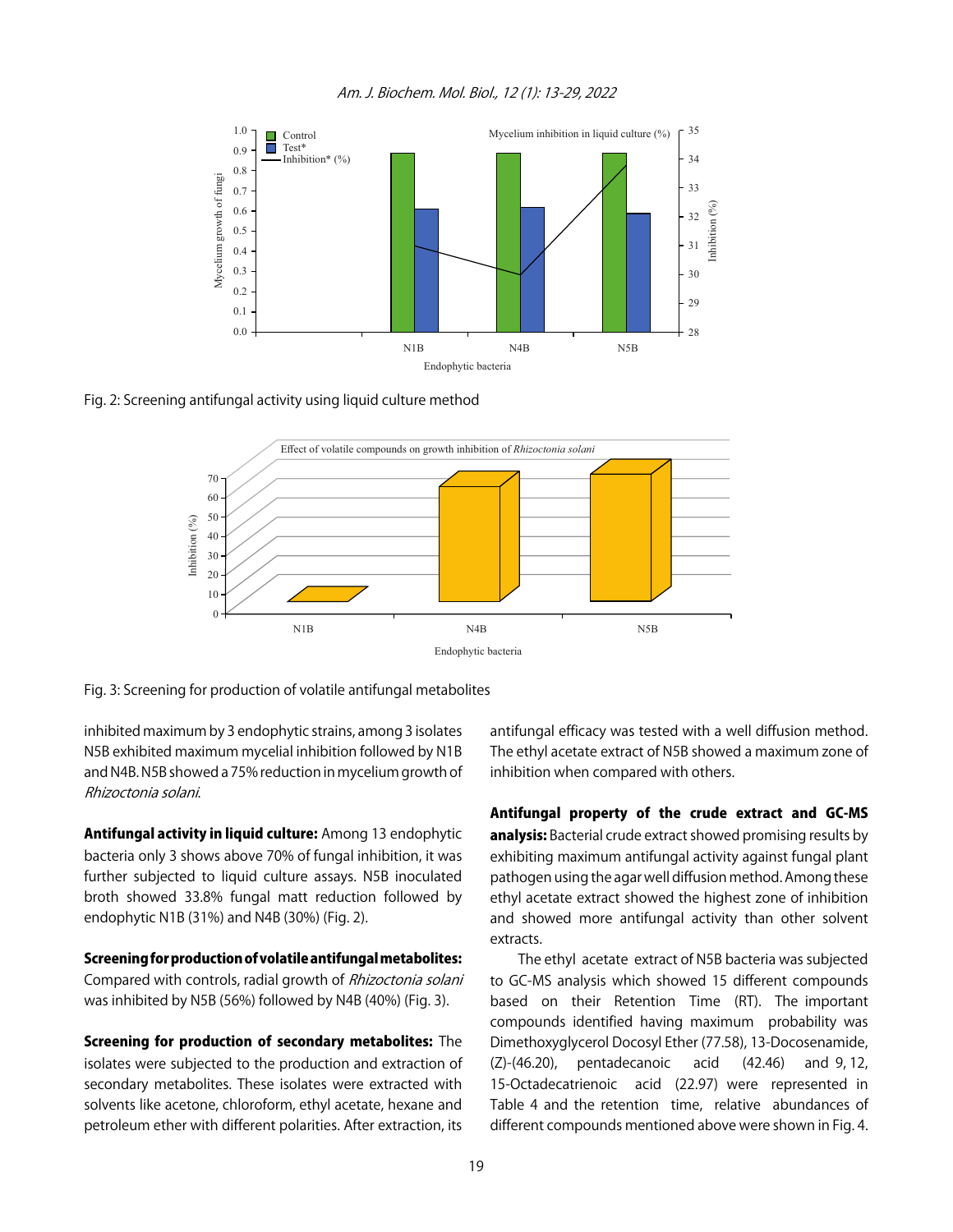

#### Am. J. Biochem. Mol. Biol., 12 (1): 13-29, 2022

Fig. 4: GC-MS analysis of N5B ethyl acetate extract

| Table 4: Bioactive compounds identified from N5B isolates using GC-MS analysis |  |  |
|--------------------------------------------------------------------------------|--|--|
|                                                                                |  |  |

| Compound names                                         | Molecular formula          | Molecular weight (g mol <sup>-1</sup> ) | Probability | Area (%) | Retention time |
|--------------------------------------------------------|----------------------------|-----------------------------------------|-------------|----------|----------------|
| Glycocholic acid methyl ester TMS                      | $C_{36}H_{69}NO_{6}Si_{3}$ | 695                                     | 8.53        | 7.27     | 6.49           |
| Ergosta-5,22-dien-3-ol                                 | $C_{30}H_{48}O_2$          | 440                                     | 4.66        | 7.27     | 6.49           |
| Dimethoxyglycerol Docosyl Ether                        | $C_{27}H_{56}O_5$          | 460                                     | 77.58       | 1.52     | 1.52           |
| Hexadecanoic acid                                      | $C_{36}H_{58}O_6$          | 586                                     | 1.71        | 1.52     | 1.52           |
| Quercetin 7,3',4'-trimethoxy                           | $C_{18}H_{16}O_7$          | 344                                     | 6.21        | 1.40     | 9.96           |
| Lucenin 2                                              | $C_{27}H_{30}O_{16}$       | 610                                     | 5.56        | 0.77     | 10.38          |
| Dotriacontane                                          | $C_{32}H_{66}$             | 450                                     | 3.21        | 0.77     | 10.38          |
| 1-Eicosanol                                            | $C_{20}H_{42}O$            | 298                                     | 4.12        | 1.42     | 11.64          |
| 7-Ethyl-octahydro-inden-3a-ol                          | $C_{10}H_{14}D_2O$         | 152                                     | 5.38        | 1.42     | 11.64          |
| Pentadecanoic acid                                     | $C_{17}H_{34}O_2$          | 270                                     | 42.46       | 5.27     | 12.67          |
| 9,12,15-Octadecatrienoic acid                          | $C_{27}H_{52}O_4Si_2$      | 496                                     | 22.97       | 0.67     | 14.28          |
| Oleic acid, eicosyl ester                              | $C_{38}H_{74}O_2$          | 562                                     | 11.73       | 2.21     | 15.20          |
| Hexa-t-butylselenatrisiletane                          | $C_{24}H_{54}SeSi_3$       | 506                                     | 5.93        | 3.26     | 22.95          |
| 3-(5-Cyano-4-methoxycarbonyl methyl-4,5-dimethyl-      | $C_{14}H_{20}N_2O_4$       | 312                                     | 2.40        | 1.73     | 23.49          |
| 2-thioxo-pyrrolidin-3-yl)-propionic acid, methyl ester |                            |                                         |             |          |                |
| 13-Docosenamide, (Z)-                                  | $C_{22}H_{43}NO$           | 337                                     | 46.20       | 1.23     | 24.1           |

#### Morphological and biochemical characterization of the

Isolates: The microbial isolates revealed maximum bio-control and PGP properties were selected for identification. They were identified up to genes level, based on the result of morphological characterization, staining and biochemical reactions. The staining and biochemical properties of the

isolates were summarized in Table 5. Molecular-level confirmation was done by 16S rRNA sequence analysis. A BLAST search of the sequences revealed that the isolates N1B, N4B and N5B be the closest homolog to Bacillus haynesii, Stenotrophomonas maltophilia and Pseudomonas aeruginosa (Table 6). The sequences of the isolates have been deposited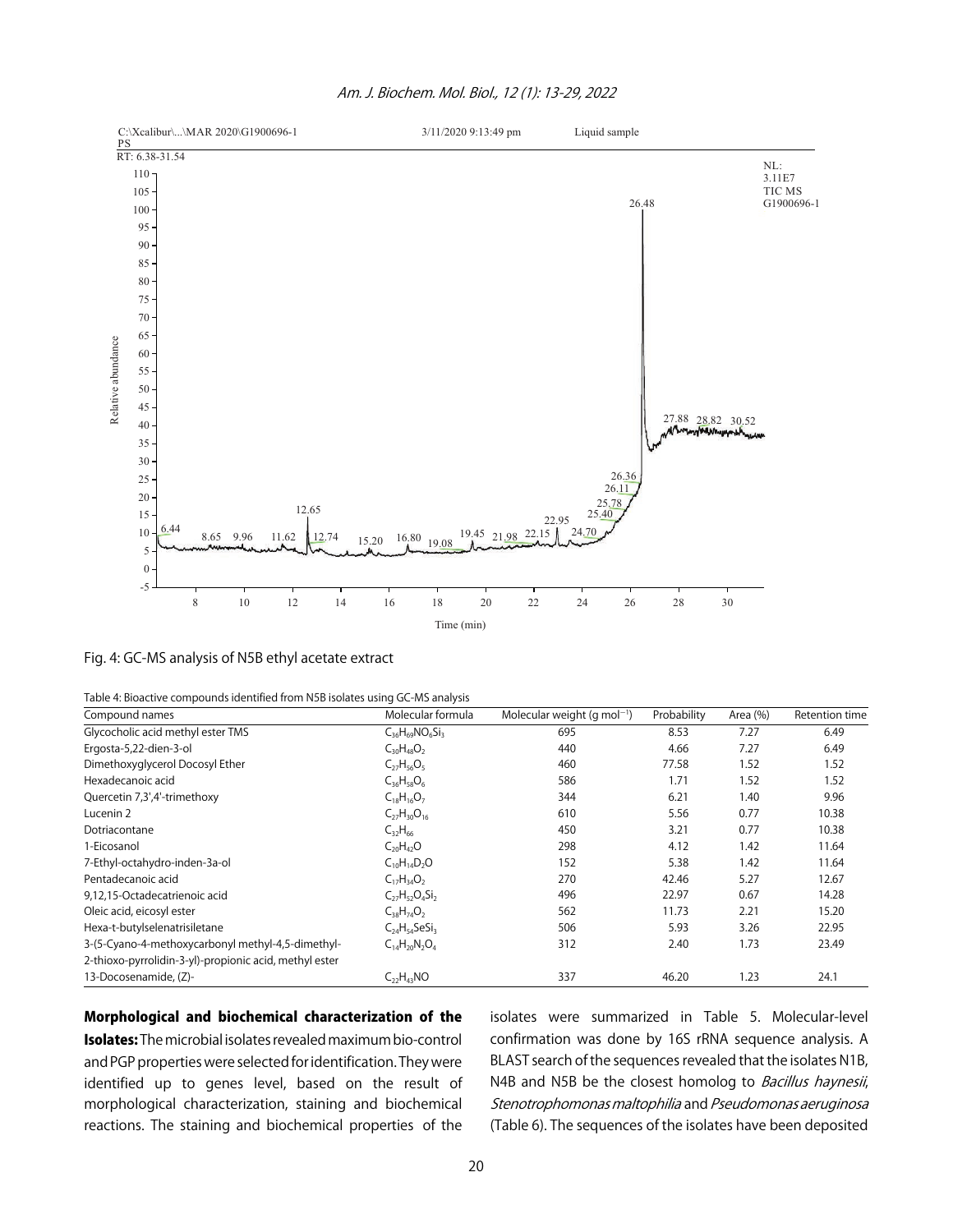| Am. J. Biochem. Mol. Biol., 12 (1): 13-29, 2022 |  |
|-------------------------------------------------|--|

| Table 5: Morphological and biochemical identification of endophytic bacteria |
|------------------------------------------------------------------------------|
|------------------------------------------------------------------------------|

| Test                             | N <sub>1</sub> B | N4B          | N5B          |
|----------------------------------|------------------|--------------|--------------|
| Gram nature and shape            | Positive rod     | Negative rod | Negative rod |
| Spore                            | Present          | Absent       | Absent       |
| Motility                         | $^{+}$           | $+$          | $^{+}$       |
| Indole                           |                  |              |              |
| <b>MR</b>                        |                  |              |              |
| VP                               | $^+$             |              |              |
| Citrate                          |                  |              | $^+$         |
| Catalase                         |                  | $^{+}$       | $\pm$        |
| Oxidase                          | $^+$             |              | $^+$         |
| Urease                           |                  |              |              |
| Nitrate                          | $^+$             |              | $^+$         |
| Gelatin                          |                  | $+$          |              |
| Starch hydrolysis                | $^{+}$           |              |              |
| <b>Carbohydrate fermentation</b> |                  |              |              |
| Glucose                          | $^{+}$           | $+$          |              |
| Mannitol                         |                  |              |              |
| Sucrose                          |                  | $^{+}$       |              |
| Fructose                         | $^{+}$           |              |              |

Table 6: Molecular characterization of the effective isolates

| Isolate codes    | Bacteria identified          | Similarity (%) | Accession number |
|------------------|------------------------------|----------------|------------------|
| N1B              | Bacillus haynessi            | 98             | MN880435         |
| N <sub>4</sub> B | Stenotrophomonas maltophilia | 99             | MN880434         |
| N <sub>5</sub> B | Pseudomonas aeruginosa       | gg             | MN880486         |

Table 7: Screening for PGP traits of endophytic bacterial isolates

| Sr. No                 | Endophytic bacterial isolates |                          |                  |  |
|------------------------|-------------------------------|--------------------------|------------------|--|
|                        | N <sub>1</sub> B              | N <sub>4</sub> B         | N <sub>5</sub> B |  |
| P Solubilization       | $\overline{\phantom{0}}$      |                          |                  |  |
| K Solubilization       | $\overline{\phantom{0}}$      | $\overline{\phantom{0}}$ | $^{+++}$         |  |
| Zn Solubilization      |                               |                          |                  |  |
| IAA                    |                               |                          | $+++$            |  |
| Ammonia                |                               |                          | $+++$            |  |
| Exo polysaccharide (g) | 0.141                         | 0.177                    | 0.014            |  |
| <b>HCN</b>             |                               |                          | $^{+++}$         |  |

+: Mild production, ++: Moderate production, +++: High production, -: No production, P: Phosphate, K: Potassium, Zn: Zinc, IAA: Indole-3- acetic acid, HCN: Hydrogen cyanide production

in GenBank with accession numbers MN880435, MN880434 and MN880486, respectively. The phylogenetic tree was represented in (Fig. 5-7).

Plant growth-promoting traits of effective endophytic **bacteria:** The potential of endophytic bacterial isolates for PGP activities was checked. Phosphate solubilization was found to be negative in all the 3 isolates tested. Potassium solubilization was found to be positive in the N5B isolate and the remaining isolates were found to be negative, zinc solubilization was found to be negative for all 3 isolates tested. Ammonia production as observed in all the 3 isolates tested, among 3, N5B showed maximum production. HCN was found to be positive in N5B isolate only. Exo-polysaccharide

production was maximum in N5B followed by N4B and N1B. The IAA production was found to be positive in all the tested isolates. These traits have been illustrated in (Table 7).

In vitro seed germination: The isolates positively influence the germination of rice (Fig. 8). Following the coating of fungal infected seeds with endophytic bacteria, the percentage of germination increased, while the germination rate in the fungal infected seeds was found to be 0%. After 7 days, growth parameters of fungus+endophytic bacteria-infected seedlings were superior to those of the fungus treated seedlings. In distilled water treated seedling  $(T_1)$  the germination was 50%. In  $T_2$  the fungus treated seed 0% germination, all seeds were infected with fungus. In the case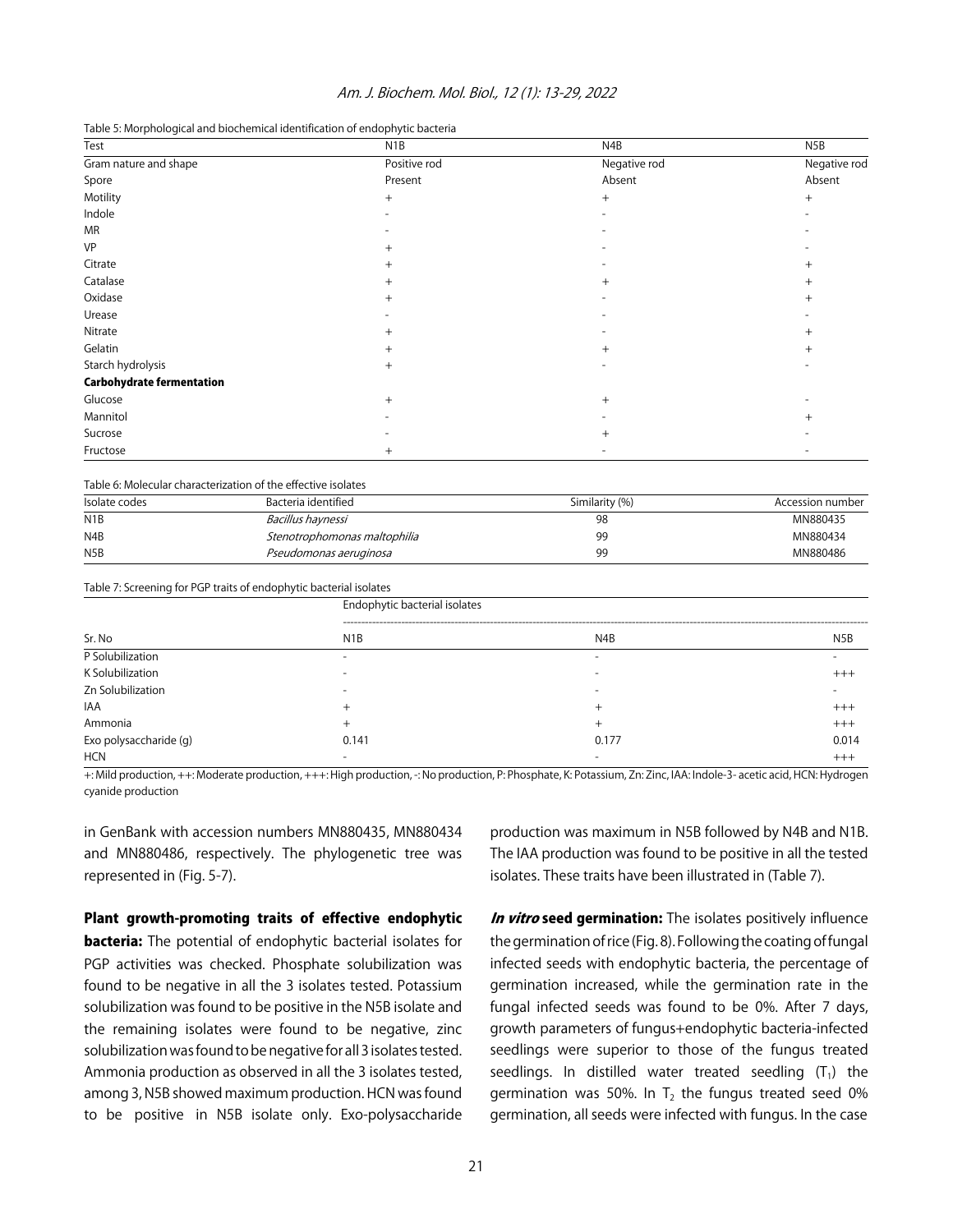



Fig. 5: Phylogenetic tree construction using neighbour-joining method of N1B isolate



Fig. 6: Phylogenetic tree construction using neighbour-joining method of N4B isolate



Fig. 7: Phylogenetic tree construction using neighbour-joining method of N5B isolate

of *Bacillus haynesii* (T<sub>3</sub>), *Stenotrophomonas maltophilia* (T<sub>4</sub>) and Pseudomonas aeruginosa  $(T_5)$  (endophytic bacteria treated) seeds show 54, 56 and 60% germination. The treatment  $T_6$ ,  $T_7$  and  $T_8$  (fungus+endophytic bacteria) treated seeds exhibited maximum percentage of germination, without fungal infection 60, 61 and 65%.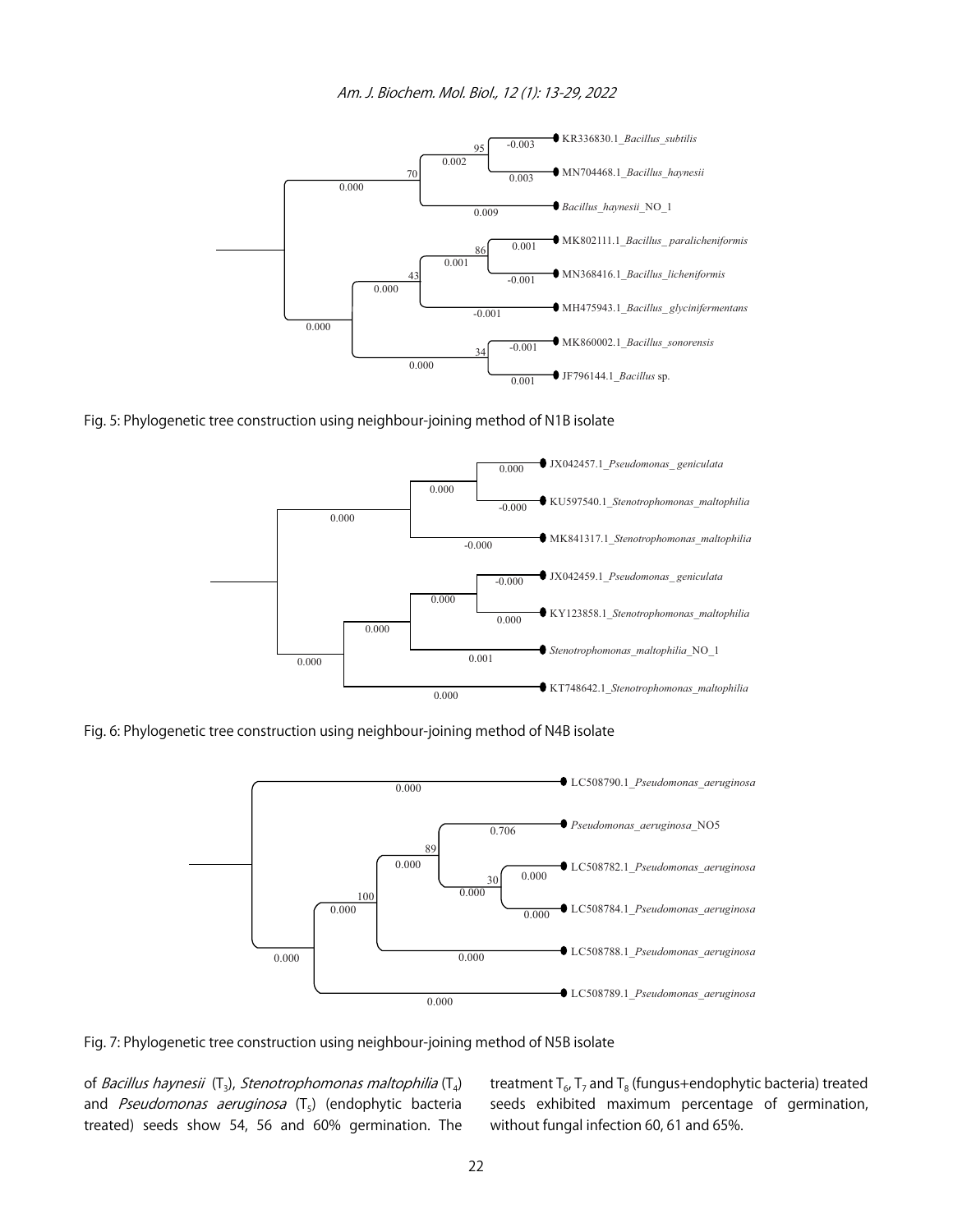

#### Am. J. Biochem. Mol. Biol., 12 (1): 13-29, 2022

#### Fig. 8: Percentage of rice germination along with endophytes and R. solani

T<sub>1</sub>: Control (distilled water), T<sub>2</sub>: Rhizoctonia solani, T<sub>3</sub>: Bacillus haynesii, T<sub>4</sub>: Stenotrophomonas maltophilia, T<sub>5</sub>: Pseudomonas aeruginosa, T<sub>6</sub>: Rhizoctonia solani+Bacillus haynesii, T<sub>7</sub>: Rhizoctonia solani+Stenotrophomonas maltophilia and T<sub>8</sub>: Rhizoctonia solani+Pseudomonas aeruginosa



Fig. 9: Bar diagram represents the effect of endophytic bacteria on PGP activity of rice seedling

#### Treatment:

- $T_1$  = Control (distilled water)
- $T_2$  = Rhizoctonia solani
- $T_3$  = *Bacillus haynesii*
- $T_4$  = Stenotrophomonas maltophilia
- $T<sub>5</sub>$  = Pseudomonas aeruginosa
- $T_6$  = Rhizoctonia solani + Bacillus haynesii
- $T_7$  = Rhizoctonia solani + Stenotrophomonas maltophilia
- $T_8$  = Rhizoctonia solani + Pseudomonas aeruginosa

**In vivo plant growth promotion:** For the *in vivo* experiment, the rice plant was chosen to test the active contribution of the N1B, N4B and N5B endophytic isolates (Fig. 9). The seeds infested with fungi and endophytic bacteria possessed the significant antagonistic ability to control the disease in rice plants. The percentage increase in various growth traits over the pathogen infested plants indicated the strong disease suppression by endophytic bacteria treated seedlings. Significant effects on plant growth were observed for the plants treated with N5B isolates compared with those for the non-treated control. Root length, shoot height, fresh biomass and dry biomass increased respectively in endophytic bacteria treated seeds. In addition, the rice seed treated with this P. aeruginosa had more lateral roots and significant disease suppression when compared with others.

Therefore, the data obtained from in vivo experiments suggested that *P. aeruginosa* followed by *B. haynesii* and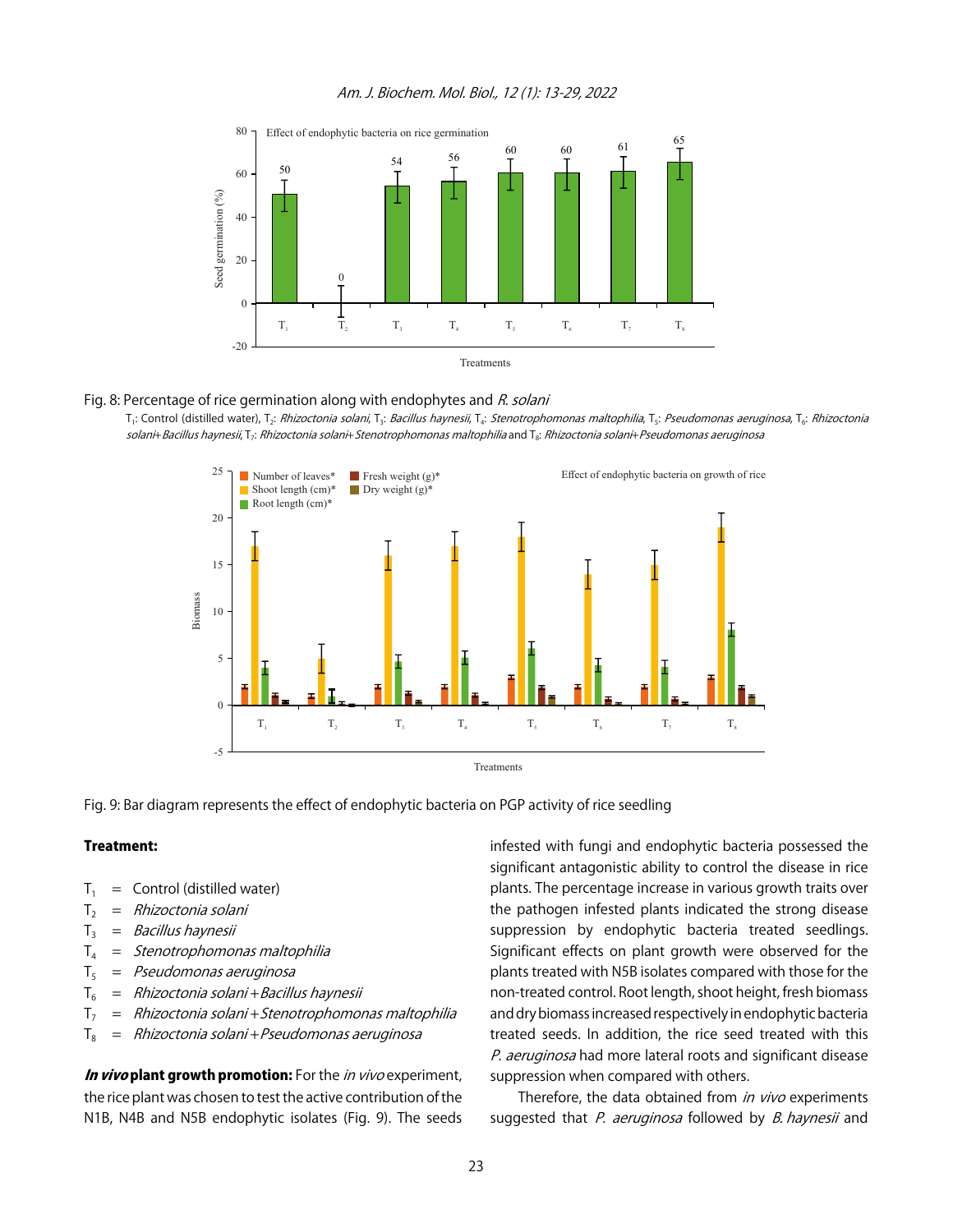S. maltophilia might be used as a Biocontrol Agent (BCA) and plant growth-promoting agent.

#### **DISCUSSION**

Endophytic bacteria exhibited a mutualistic relationship with the plants and in turn helping the plant in a different way. The present study was undertaken to isolate and identify bacterial endophytes present in leaf tissue of A. indica plant and studied its bio-control activity along with the identification of bioactive compounds responsible for antifungal properties.

The leaf is an ideal tissue for exploring the endophytes and their secondary metabolites. The leaf has shown the highest report on species richness and colonization of endophytes<sup>33</sup>, which was under our study. The initial identification of the bacterial isolates was carried out based on the various morphological structure of isolated endophytic bacteria. The colony characteristics of endophytic bacteria isolated from neem are varied from one another, such as irregular and circular, flat elevation, the margin of the colonies were undulated, the surface of the growth was rough, opaque and its colour was observed as white, pink and yellowish. It was reported that the endophytic microbes were varied from plant to plant and also from different species to species. Plants under the same species may also reveal different endophytic populations in different regions. Hence the presence of endophytes was affected by different temporal and climatic changes34. The study revealed colonization of endophytic bacteria in the leaf tissues of neem. Similarly, several workers have also reported their occurrence in various plant species.

The pure cultured endophytic isolates were tested for antifungal activity by following the dual culture method. The bacterium, N1B, N4B and N5B exhibited significant growth reduction of R. solani. There were various reports on the isolation of endophytic bacteria as a Biocontrol Agent (BCA's) against different phytopathogenic fungi such as Alternaria alternata, Botrytis fabae, B. cinerea, Colletotrichum gloeosporioides, Pythium sp., R. solani, Fusarium sp., Verticillium dahlia, Sclerotinkia sclerotiorum and Penicillium digitatum<sup>35</sup>. Various endophytic bacteria colonize an ecological niche, which helps them to act as a suitable biocontrol agent<sup>36</sup>. In the *in vitro* dual culture method, the reduction of mycelial growth of sheath blight causing fungi with endophytic bacteria agreed to the statement mentioned by various authors.

The selected isolates were tested for the production of volatile compounds under in vitro study. As compared with

antibiotics, the Volatile Compounds (VOC's) can spread over a long distance and fungistatic microenvironments develop around the antagonist communities<sup>37</sup>. Therefore, microbial antagonist strains capable of producing volatile compounds with potent inhibitory activity against plant pathogens are more likely to prevent pathogenic fungi, by killing spores in the soil and limiting both the production and the establishment of the disease.

Pseudomonas aeruginosa ethyl acetate extract showed maximum mycelium reduction of R. solani when compared with others. The important bioactive compounds identified using GC-MS analysis having maximum probability was Dimethoxyglycerol Docosyl Ether (77.58), 13-Docosenamide, (Z)-(46.20), pentadecanoic acid (42.46) and 9, 12, 15-Octadecatrienoic acid (22.97). Kanjikar and Londonkar38, reported the presence of Dimethoxyglycerol Docosyl Ether in GC MS analysis of Petroleum ether extract of Lepidagathis scariosa. The occurrence of pentadecanoic acid has been reported in some species of marine macroalgae and its antimicrobial activity was proved by Agoramoorthy *et al*.<sup>39</sup>. The fungus *Diaporthe schini* solvent extract exhibited the presence of 13-Docosenamide with antimicrobial activity was reported by dos Reis *et al*.<sup>40</sup>. Psidium guajava extract analyzed by gas chromatography-mass spectrometry exhibited different compounds one of which is 9,12,15-Octadecatrienoic acid and its antimicrobial activity was well studied. These antimicrobial compounds in the endophytic bacterialextracts may be contributed to their antifungal activity in the current study.

The isolates showing maximum antagonistic activity was identified using morphological, biochemical and molecular characterization and it was identified as Bacillus haynesii (MN880435), Stenotrophomonas maltophilia (MN880434) and Pseudomonas aeruginosa (MN880486), respectively. The functional roles of bacterial endophytes have been well explained. They are well in increasing the host plants resistance to pathogens and promoting Biological Nitrogen Fixation (BNF)<sup>41</sup>. Different studies have reported that they arbitrate de novo synthesis of novel antibacterial compounds and antifungal metabolites<sup>42</sup>. The antifungal activity of the endophytic isolates was tested in vitro against sheath blight causing fungi. Bacteria of the genera *Bacillus* sp. and Pseudomonas sp. are dominant rhizospheric bacteria but have also been reported as endophytes in several plant species<sup>43</sup>. Tiwari *et al.*<sup>44</sup>, reported the isolation of different endophytic bacterial species such as Bacillus amyloliquefaciens, Burkholderia denitrificans, Pseudomonas aeruginosa, Xanthomonas campestris, Azotobacter tropicalis,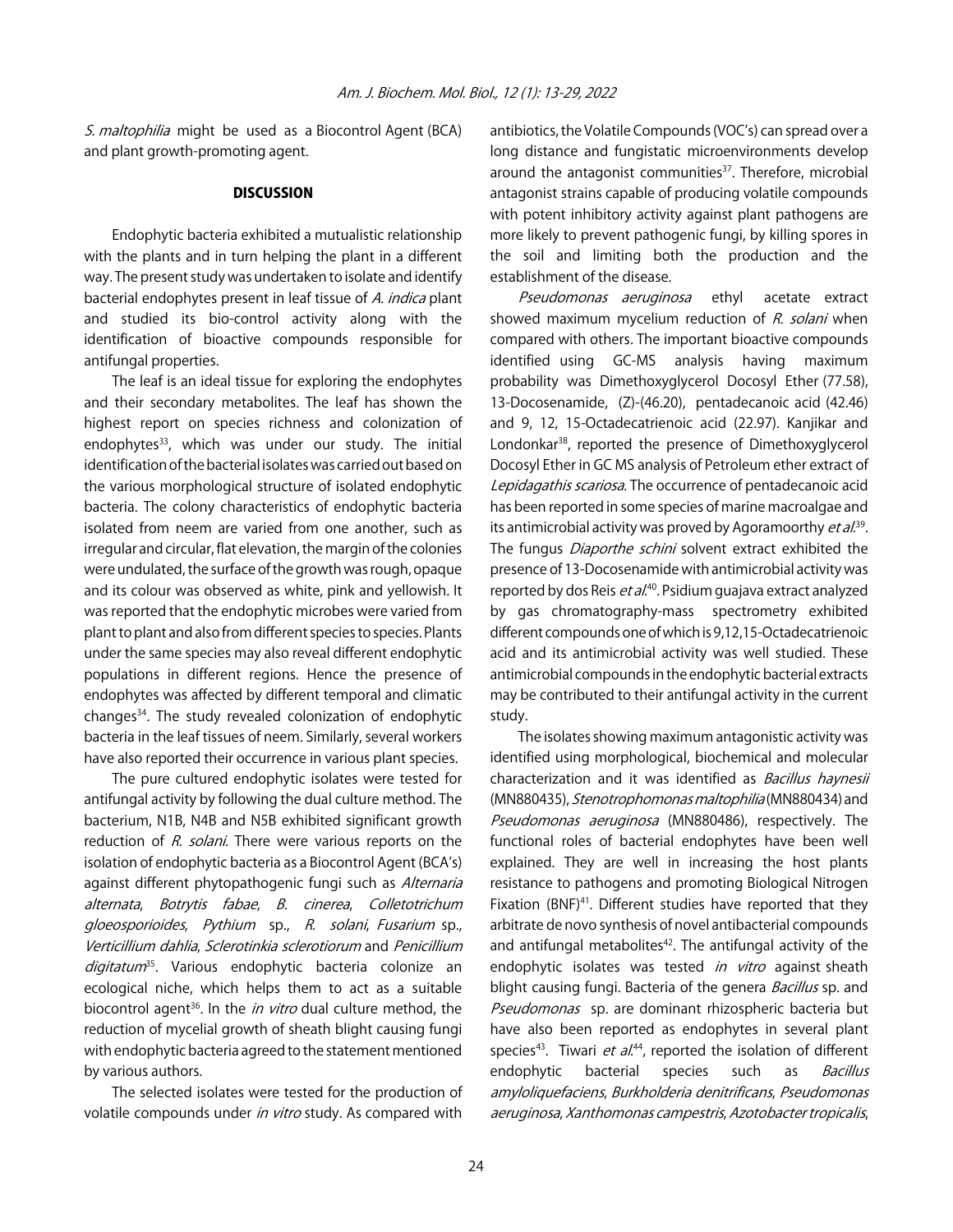Acetobacter xylinum and Azospirillum lipoferum from native neem varieties at Sanganer areas situated at Rajasthan, India. The endophytes such as P. aeruginosa, P. putida and B. megaterium associated with black pepper were reported as active antagonists for biocontrol of *Phytophthora* root rot which recorded over 70% disease reduction in greenhouse experiment<sup>45</sup>. The phenotypic and biochemical analysis of the N1B indicated that gram-positive isolate recovered from neem leaf tissue, share the characteristics of previously reported Bacillus sp., from the desert soil and also from Palm leaf tissue<sup>46</sup>. Stenotrophomonas maltophilia occur ubiquitously in the environment and have been isolated from a wide range of sources including water, sediment, soil, rhizosphere and plant tissues<sup>47</sup>. Following the current study Nagrajkumar *et al.*<sup>48</sup> isolated Stenotrophomonas maltophilia endophytic bacteria from roots and leaves of Prosopis cineraria. Devi et al.<sup>49</sup> isolated, Pseudomonas aeruginosa AL2-14B, an endophytic isolate from the aerial part of the A. aspera L. plant, which produced a maximum quantity of siderophore, IAA and solubilized inorganic phosphate. It improves the growth and antioxidant properties of the host plants.

The selected isolates exhibited different PGP properties under in vitro conditions. Production of Indole-3-Acetic Acid (IAA) by endophytic microbes is one of the important traits that enhance plant growth directly. The endophytic isolates with a significant amount of IAA production were isolated by Chandra *et al*.<sup>50</sup> and Ahemad and Khan<sup>51</sup>. This statement is following the results of the present study. It has been reported that many endophytes including Enterobacter, Azotobacter, Serratia, Klebsiella produced IAA which stimulated plant growth52. In plant growth-promoting analysis endophytic strains P. aeruginosa BacDOB-E19 and PGPR strains B. cereus RbacDOB-S24 produced a significant amount of IAA<sup>50</sup>, which are the following present study.

Phosphorus is needed by plants for growth and development but its availability in agricultural soils is low<sup>26</sup>. Endophytes are known to improve plant growth by phosphate solubilization $37$ , this is in contrast to our study, 3 isolates were unable to solubilize phosphorus in a medium.

In the present study, potassium solubilization was carried out in an Aleksandrov agar culture medium. It was found that among 3 bacterial isolates, N5B isolates exhibited maximum K solubilization efficiency. Similar to the present study<sup>27</sup>, reported that soil beneficial microorganisms such as bacteria, fungi and actinomycetes have solubilized the insoluble potassium to soluble forms of potassium by different mechanisms including acidolysis, chelation, complexolysis, exchange reactions, production of inorganic and organic acids

and polysaccharides. Decomposition of organic matter in the soils leads to formic acid, citric acid and oxalic acid production. Organic acids thus produced increases the solubilization of K compounds by providing protons and calcium ion complex53. Zinc is a micronutrient essential for plants in very low amounts. The 3 isolates of the study were unable to solubilize Zn in an in vitro culture medium. Zinc solubilizing microorganisms solubilize zinc through various mechanisms. These microbes produce anions by lowering the pH and chelated zinc to solubilize $54$  and different PGPR organisms involved in either of these mechanisms such as Pseudomonas, Rhizobium sp., B. aryabhattai and Azospirillum sp.55.

Nitrogen-fixing bacteria can convert stable atmospheric nitrogen gas it is a biologically useful form and organisms involved in this process is known as diazotrophs. Ammonia production is another plant growth-promoting property, which has a signalling role between plant and bacterial interactions. With the help of enzyme nitrogenase, diazotrophic organisms reduce di-nitrogen to ammonia<sup>56</sup>. Diazotrophic bacteria can positively influence plants by improving growth and root development, which increases plant tolerance to various environmental stresses. Production of ammonia can be taken up by plants as a source of nitrogen. Here it was observed that the most prominent activity was exhibited by N5B followed by N4B which has also been reported by researchers<sup>57</sup>.

In the case of EPS production, PGP bacteria and actinomycetes isolates exhibited significant EPS production. Exo-polysaccharide (EPS), Lipopolysaccharide (LPS), capsular polysaccharide and cyclic  $\beta$ -(1-2)-glucan play essential roles in the formation of the infection thread and nodule development, although the precise functions of these molecules are still being investigated<sup>58</sup>.

Various bacterial endophytes enhance plant growth indirectly by preventing the growth and activities of plant pathogens by the production of antimicrobial substances like HCN through different mechanisms. In the current study, HCN activity was displayed by N5B isolate it is in line with the findings of other researchers<sup>59</sup>. Nagrajkumar *et al*.<sup>48</sup> reported that the production of HCN and lytic enzymes by Pseudomonas strains that could able to control the plant root pathogens including  $F.$  oxysporum and  $R.$  solani was following the present study.

Rice (*Oryza sativa*) is one of the staple crops for a larger part of the world's population and is produced around the globe. Rice cultivation is affected by many abiotic and biotic stresses which include fungal pathogens that attack the crop from seed to harvest and result in severe yield losses. Seed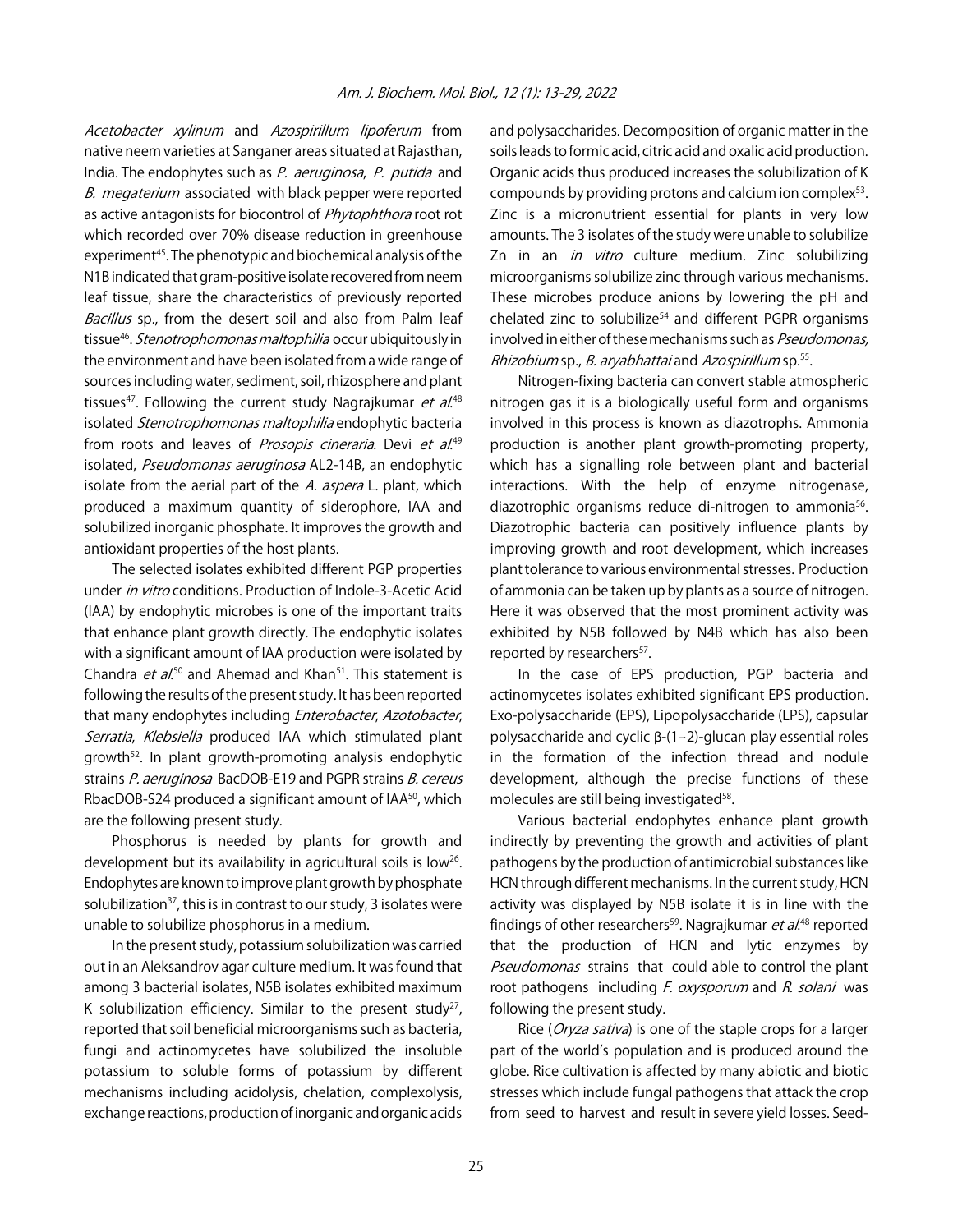borne fungal pathogens drastically affect germination and yield<sup>59</sup>. The effects of these isolates on plant growth and soilborne diseases of rice were evaluated in nursery experiments. We found that the isolates, not only significantly improved seed germination, seedling length and plant growth of rice but also, when used as bio-inoculant, significantly reduced disease symptoms caused by sheath blight causing fungi *Rhizoctonia solani.* Following our study, Tika *et al.*<sup>58</sup> reported that selected endophytic bacterial strains such as Pseudomonas fluorescens, Pseudomonas tolaasii, Pseudomonas veronii and Sphingomonas trueperi have the potential for control of seedling disease of rice and plant growth promotion. Since the first step of bacteria invasion into the plant root involves the attachment of bacteria onto epidermal cells of the root surface, where root hair zone is one of the major locations of primary colonization, mostly on the basal area of developing hairs. The IAA producing isolates can provide an increased root system and can colonize plant roots better than other isolates. As similar to the current study the presence of a significant no: Of lateral roots and the occurrence of more root hairs were observed in response to colonization by the strains when compared with noninoculated rice plants.

Plant growth promotion and bio-control activities are the main requirements for commercial microbial agents used in sustainable agriculture. Our study indicated that strain B. haynesii, S. maltophilia and P. aeruginosa introduced into the rice rhizosphere might play essential roles in disease control and also be involved in plant growth. Subsequently, molecular characterization of 3 microbes is necessary for confirming their identity, so the nucleotide sequence of these isolates was analysed and the data was submitted to the repositories of NCBI. These accession numbers can be utilized by other researchers in the same field for citation purposes and sequence analysis. Also, analysis can be commenced to know about the genetic diversity of these isolates.

Hence, we suggest that these strains had the potential to be used in sustainable agriculture. Although these isolates need further testing under field conditions, we are confident that our findings can be transferred to the field, because the strains were isolated from the same environment in which they are intended to be used. To the best of our knowledge, this is the first report on screening neem endophytic bacteria viz., B. haynesii, S. maltophilia and P. aeruginosa as potential BCAs and it comprehensively elaborates the mechanisms of biocontrol of soil-borne diseases. Integration of multiple microbial strains as a single consortium can offer different benefits to crop plants. Further investigations about outcomes of plant-endophyte interactions in different ecological settings

and under field conditions would be beneficial to utilize the full plant growth-promoting potential of endophytes.

#### **CONCLUSION**

The endophytic bacteria can improve plant tolerance to various biotic and abiotic stresses. Bacteria with multiple PGP traits could be used as a bio-control agent to improve the fertility of the soil and it is a better alternative to synthetic chemicals. Hence, it is essential to identify the potential multifaceted beneficial microbes for their bio-control properties. In this context, the present study was undertaken to explore the diverse status of different endophytic microbes in neem plants. The present study brought to light that the neem endophytic isolates such as *B. haynesii*, *S. maltophilia* and P. aeruginosa. Up to our knowledge, these microbes were reported for the first time in neem leaf. Different plant growth promotion activities by these PGP microbes revealed that these isolates can be mass-produced for the growth improvement of rice plantations. The present investigation is one step forward in this direction to fill up the lacuna.

#### SIGNIFICANCE STATEMENT

This study discovers the occurrence of endophytic bacteria, *B. haynesii, S. maltophilia* and *P. aeruginosa* in neem leaf. This study will help the researcher to uncover the critical areas of endophytic microbes, that many researchers were not able to explore. Thus a new theory on endophytes in host plant protection and its PGP activities may be brought to knowledge.

#### ACKNOWLEDGMENTS

The authors thank, The Kerala State Council for Science, Technology and Environment (KSCSTE), Thiruvananthapuram, Kerala for providing research grant under student project and also extend thanks to Government Arts and Science College Kozhinjampara, Palakkad, Kerala for offering lab facilities to carry out this research work and we also thank respected Principal, HOD-Department of Microbiology and all staffs for their continuous help and support throughout the study.

#### **REFERENCES**

1. Muthayya, S., J.D. Sugimoto, S. Montgomery and G.F. Maberly, 2014. An overview of global rice production, supply, trade and consumption. Ann. N.Y. Acad. Sci., 1324: 7-14.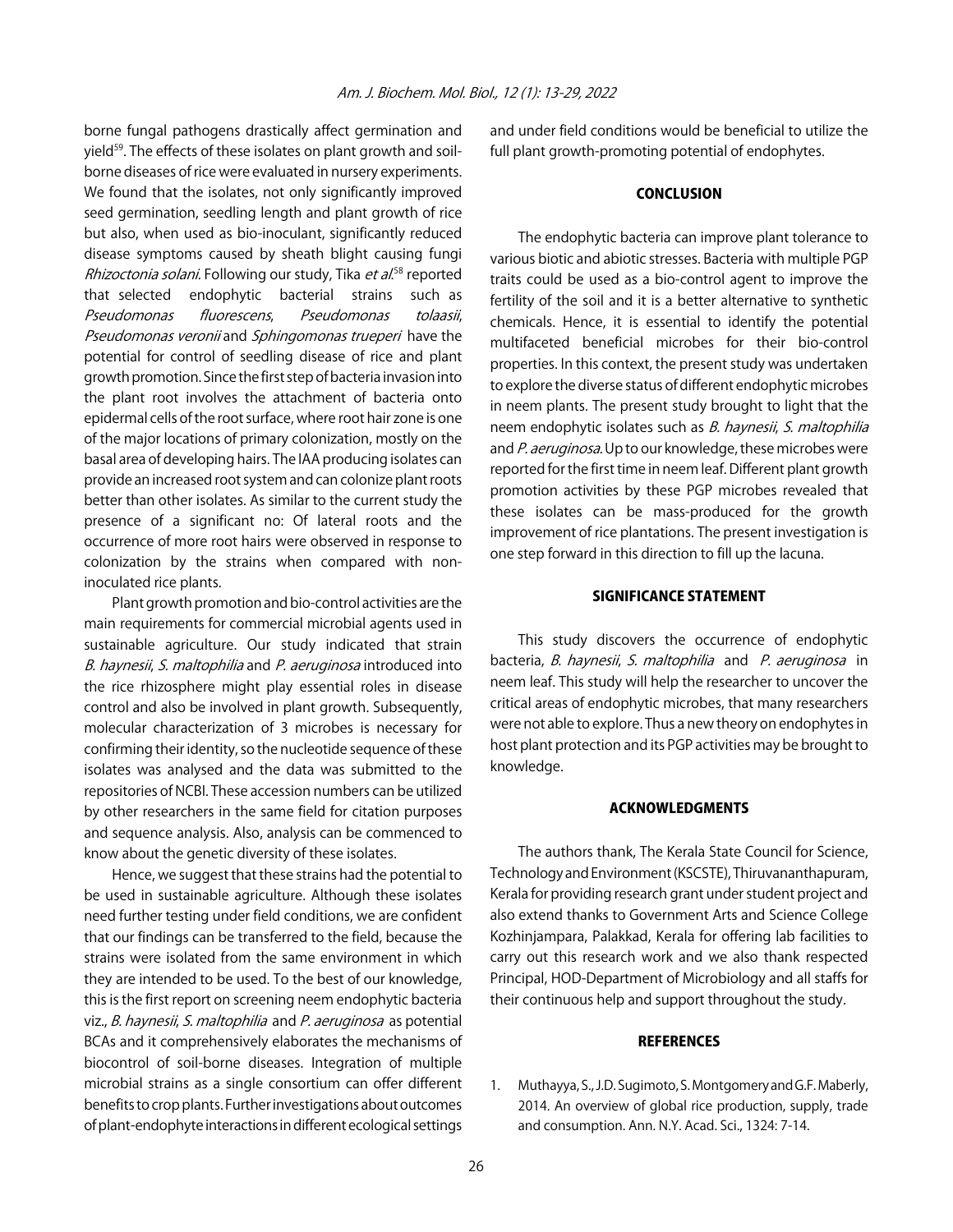- 2. Suryadi, Y., D.N. Susilowati, T.S. Kadir, Z.R. Zaffan, N. Hikmawati and N.R. Mubarik, 2013. Bioformulation of antagonistic bacterial consortium for controlling blast, sheath blight and bacterial blight diseases on rice. Asian J. Plant Pathol., 7: 92-108.
- 3. Mohamed, M.F., M.H. Dokashi, M.A.A. Mousa and E.E.F.E. Elnobi, 2007. Yield of crops in within-row intercropped okra-cowpea or okra-cucumber. Int. J. Veget. Sci., 13: 33-48.
- 4. Kim, B.S. and B.K. Hwang, 2007. Microbial fungicides in the control of plant diseases. J. Phytopathol., 155: 641-653.
- 5. Schulz, B. and C. Boyle, 2006. What are Endophytes?. In: Microbial Root Endophytes, Schulz, B.J.E., C.J.C. Boyle and T.N. Siever (Eds.)., Springer Verlag, Berlin, ISBN: 97835403 35252, pp: 1-13.
- 6. Kumar, A., B.R. Maurya and R. Raghuwanshi, 2014. Isolation and characterization of PGPR and their effect on growth, yield and nutrient content in wheat (*Triticum aestivum L.*). Biocatal. Agric. Biotechnol., 3: 121-128.
- 7. Taghavi, S., D. van der Lelie, A. Hoffman, Y.B. Zhang and M.D. Walla et al., 2010. Genome sequence of the plant growth promoting endophytic bacterium *Enterobacter* sp. 638. PLoS Genet., Vol. 6. 10.1371/journal.pgen.1000943.
- 8. Rana, K.L., D. Kour, T. Kaur, R. Devi and A.N. Yadav et al., 2020. Endophytic microbes: Biodiversity, plant growth-promoting mechanisms and potential applications for agricultural sustainability. Antonie van Leeuwenhoek, 113: 1075-1107.
- 9. Kloepper, J.W. and C.M. Ryu, 2006. Bacterial Endophytes as Elicitors of Induced Systemic Resistance. In: Microbial Root Endophytes, Schulz, B.J.E., C.J.C. Boyle and T.N. Sieber (Eds.)., Springer, Berlin, Heidelberg, ISBN-13: 978-3-540-33526-9, pp: 33-52.
- 10. Gunatilaka, A.A.L., 2006. Natural products from plantassociated microorganisms: Distribution, structural diversity, bioactivity and implications of their occurrence. J. Nat. Prod., 69: 509-526.
- 11. Puri, S.C., A. Nazir, R. Chawla, R. Arora and S. Riyaz-ul-Hasan et al., 2006. The endophytic fungus Trametes hirsuta as a novel alternative source of podophyllotoxin and related aryl tetralin lignans. J. Biotechnol., 122: 494-510.
- 12. Kusari, S., V.C. Verma, M. Lamshoft and M. Spiteller, 2012. An endophytic fungus of Azadirachta indica A. Juss. that produces azadirachtin. World J. Microbiol. Biotechnol., 28: 1228-1294.
- 13. Biswas, K., I. Chattopadhyay, R.K. Banerjee and U. Bandyopadhyay, 2002. Biological activity and medicinal properties of neem (Azadirachta indica). Curr. Sci., 82: 1336-1345.
- 14. Hane, J.K., J.P. Anderson, A.H. Williams, J. Sperschneider and K.B. Singh, 2014. Genome sequencing and comparative genomics of the broad host-range pathogen Rhizoctonia solani AG8. PLoS Genet., Vol. 10. 10.1371/journal. pgen.1004281.
- 15. Waheeda, K. and K.V. Shyam, 2017. Formulation of novel surface sterilization method and culture media for the isolation of endophytic actinomycetes from medicinal plants and its antibacterial activity. J. Plant Pathol. Microbiol., Vol. 8. 10.4172/2157-7471.1000399.
- 16. Gupta, R.M., P.S. Kale, M.L. Rathi and N.N. Jadhav, 2015. Isolation, characterization and identification of endophytic bacteria by 16S rRNA partial sequencing technique from roots and leaves of Prosopis cineraria plant. Asian J. Plant Sci., 5: 36-43.
- 17. Khamna, S., A. Yokota and S. Lumyong, 2009. Actinomycetes isolated from medicinal plant rhizosphere soils: Diversity and screening of antifungal compounds, indole-3-acetic acid and siderophore production. World J. Microbiol. Biotechnol., 25: 649-655.
- 18. Boumehira, A.Z., H.A. El-Enshasy, H. Hacène, E.A. Elsayed, R. Aziz and E.Y. Park, 2016. Recent progress on the development of antibiotics from the genus Micromonospora. Biotechnol. Bioprocess Eng., 21: 199-223.
- 19. Battu, P.R. and M.S. Reddy, 2009. Isolation of secondary metabolites from *Pseudomonas fluorescens* and its characterization. Asian J. Res. Chem., 2: 26-29.
- 20. Tripathi, M. and B.N. Johri, 2002. *In vitro* antagonistic potential of fluorescent *Pseudomonas* and control of sheath blight of maize caused by Rhizoctonia solani. Indian J. Microbiol., 42: 207-214.
- 21. Bonev, B., J. Hooper and J. Parisot, 2008. Principles of assessing bacterial susceptibility to antibiotics using the agar diffusion method. J. Antimicrob. Chemother., 61: 1295-1301.
- 22. Oberacher, H., G. Whitley and B. Berger, 2013. Evaluation of the sensitivity of the 'Wiley registry of tandem mass spectral data, MSforID' with MS/MS data of the 'NIST/NIH/EPA mass spectral library'. J. Mass Spectrom., 48: 487-496.
- 23. Mendes, R., A.A. Pizzirani-Kleiner, W.L. Araujo and J.M. Raaijmakers, 2007. Diversity of cultivated endophytic bacteria from sugarcane: Genetic and biochemical characterization of *Burkholderia cepacia* complex isolates. Appl. Environ. Microbiol., 73: 7259-7267.
- 24. Tamura, K., M. Nei and S. Kumar, 2004. Prospects for inferring very large phylogenies by using the neighbor-joining method. Proc. Natl. Acad. Sci. U.S.A., 101: 11030-11035.
- 25. Kuźniar, A., K. Włodarczyk, I. Sadok, M. Staniszewska and M. Woźniak et al., 2021. A comprehensive analysis using colorimetry, liquid chromatography-tandem mass spectrometry and bioassays for the assessment of indole related compounds produced by endophytes of selected wheat cultivars. Molecules, Vol. 26. 10.3390/molecules2 6051394.
- 26. Ranjan, A., M.R. Mahalakshmi and M. Sridevi, 2013. Isolation and characterization of phosphate-solubilizing bacterial species from different crop fields of Salem, Tamil Nadu, India. Int. J. Nutr. Pharmacol. Neurol. Dis., 3: 29-33.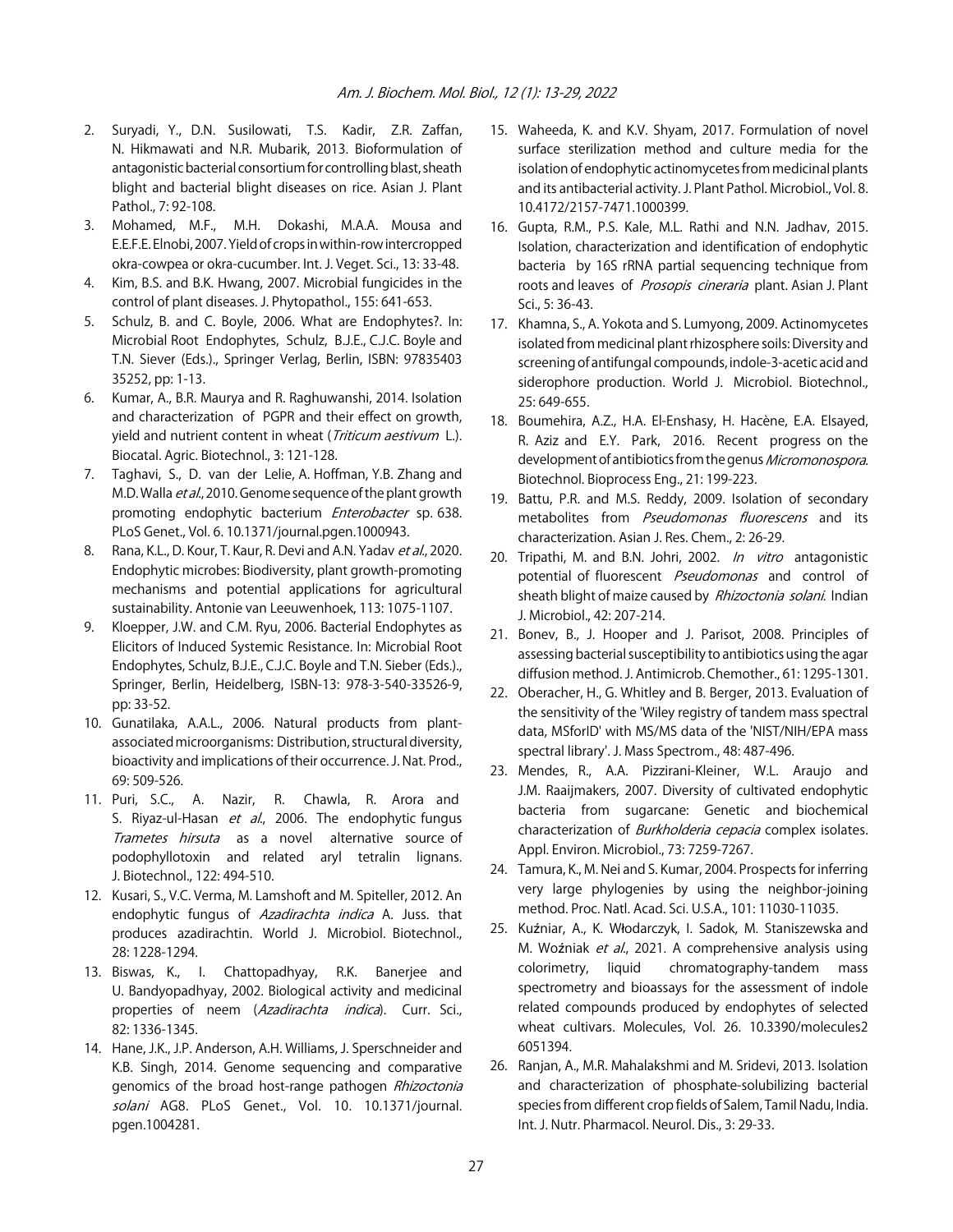- 27. Sindhu, S.S., S. Dua, M.K. Verma and A. Khandelwal, 2010. Growth Promotion of Legumes by Inoculation of Rhizosphere Bacteria. In: Microbes for Legume Improvement, Khan, M.S., J. Musarrat and A. Zaidi (Eds.)., Springer, Austria, Vienna, ISBN-13: 978-3-211-99753-6, pp: 195-235.
- 28. Stefanis, C., A. Alexopoulos, C. Voidarou, S. Vavias and E. Bezirtzoglou, 2013. Principal methods for isolation and identification of soil microbial communities. Folia Microbiol., 58: 61-68.
- 29. Pandey, S. and S. Gupta, 2020. Evaluation of Pseudomonas sp. for its multifarious plant growth promoting potential and its ability to alleviate biotic and abiotic stress in tomato (Solanum lycopersicum) plants. Sci. Rep., Vol. 10. 10.1038/s4 1598-020-77850-0.
- 30. Skorupska, A., M. Janczarek, M. Marczak, A. Mazur and J. Król, 2006. Rhizobial exopolysaccharides: Genetic control and symbiotic functions. Microb. Cell Fact., Vol. 5. 10.1186/1475- 2859-5-7.
- 31. Ahmad, F., I. Ahmad and M.S. Khan, 2008. Screening of free-living rhizospheric bacteria for their multiple plant growth promoting activities. Microbiol. Res., 168: 173-181.
- 32. Islam, F., T. Yasmeen, M.S. Arif, S. Ali, B. Ali, S. Hameed and W. Zhou, 2016. Plant growth promoting bacteria confer salt tolerance in *Vigna radiata* by up-regulating antioxidant defense and biological soil fertility. Plant Growth Regul., 80: 23-36.
- 33. Verma, V.C., S.K. Gond, A. Kumar, R.N. Kharwar and G. Strobel, 2007. The endophytic mycoflora of bark, leaf and stem tissues of Azadirachta indica A. Juss (neem) from Varanasi (India). Microb. Ecol., 54: 119-125.
- 34. Islam, M.T., D. Croll, P. Gladieux, D.M. Soanes and A. Persoons et al., 2016. Emergence of wheat blast in Bangladesh was caused by a South American lineage of Magnaporthe oryzae. BMC Biol., Vol. 14. 10.1186/s12915-016- 0309-7.
- 35. Nair, D.N. and S. Padmavathy, 2014. Impact of endophytic microorganisms on plants, environment and humans. Sci. World J., Vol. 2014. 10.1155/2014/250693.
- 36. Cai, Z., A. Kastell, D. Knorr and I. Smetanska, 2012. Exudation: An expanding technique for continuous production and release of secondary metabolites from plant cell suspension and hairy root cultures. Plant Cell Rep., 31: 461-477.
- 37. Berg, G., L. Eberl and A. Hartmann, 2005. The rhizosphere as a reservoir for opportunistic human pathogenic bacteria. Environ. Microbiol., 7: 1673-1685.
- 38. Kanjikar, A.P. and R.L. Londonkar, 2017. GC-MS analysis of bioactive compounds in petroleum ether extract of Ficus krishnae. Int. Res. J. Pharm., 8: 178-181.
- 39. Agoramoorthy, G., M. Chandrasekaran, V. Venkatesalu and M.J. Hsu, 2007. Antibacterial and antifungal activities of fatty acid methyl esters of the blind-your-eye mangrove from India. Braz. J. Microbiol., 38: 739-742.
- 40. dos Reis, C.M., B.V. da Rosa, G.P. da Rosa, G. do Carmo and L.M.B. Morandini et al., 2019. Antifungal and antibacterial activity of extracts produced from Diaporthe schini. J. Biotechnol., 294: 30-37.
- 41. Bhore, S.J., R. Nithya and C.Y. Loh, 2010. Screening of endophytic bacteria isolated from leaves of Sambung Nyawa [Gynura procumbens (Lour.) Merr.] for cytokinin-like compounds. Bioinformation, 5: 191-197.
- 42. Bressan, W. and M.T. Borges, 2004. Delivery methods for introducing endophytic bacteria into maize. BioControl, 49: 315-322.
- 43. Su, Y.Z., 2007. Soil carbon and nitrogen sequestration following the conversion of cropland to alfalfa forage land in Northwest China. Soil Tillage Res., 92: 181-189.
- 44. Tiwari, R., A. Awasthi, M. Mall, A.K. Shukla, K.V.N.S. Srinivas, K.V. Syamasundar and A. Kalra, 2013. Bacterial endophytemediated enhancement of in planta content of key terpenoid indole alkaloids and growth parameters of *Catharanthus* roseus. Ind. Crops Prod., 43: 306-310.
- 45. Vij, T. and Y. Prashar, 2015. A review on medicinal properties of Carica papaya Linn. Asian Pac. J. Trop. Dis., 5: 1-6.
- 46. Dunlap, C.A., D.A. Schisler, E.B. Perry, N. Connor, F.M. Cohan and A.P. Rooney, 2017. Bacillus swezeyi sp. nov. and Bacillus haynesii sp. nov., isolated from desert soil. Int. J. Syst. Evol. Microbiol., 67: 2720-2725.
- 47. Ryan, R.P., S. Monchy, M. Cardinale, S. Taghavi and L. Crossman et al., 2009. The versatility and adaptation of bacteria from the genus Stenotrophomonas. Nat. Rev. Microbiol., 7: 514-525.
- 48. Nagrajkumar, M., R. Bhaaskaran and R. Velazhahan, 2004. Involvement of secondary metabolites and extracellular lytic enzymes produced by Pseudomonas fluorescens in inhibition of Rhizoctonia solani, the rice sheath blight pathogen. Microbiol. Res., 159: 73-81.
- 49. Devi, K.A., G. Pandey, A.K.S. Rawat, G.D. Sharma and P. Pandey, 2017. The endophytic symbiont-Pseudomonas aeruginosa stimulates the antioxidant activity and growth of Achyranthes aspera L. Front. Microbiol., Vol. 8. 10.3389/fmicb.2017.01897.
- 50. Chandra, S., K. Askari and M. Kumari, 2018. Optimization of indole acetic acid production by isolated bacteria from Stevia rebaudiana rhizosphere and its effects on plant growth. J. Genet. Eng. Biotechnol., 16: 581-586.
- 51. Ahemad, M. and M.S. Khan, 2010. Plant growth promoting activities of phosphate-solubilizing Enterobacter asburiae as influenced by fungicides. Eurasian J. Biosci., 4: 88-95.
- 52. Kandel, S.L., P.M. Joubert and S.L. Doty, 2017. Bacterial endophyte colonization and distribution within plants. Microorganisms, Vol. 5. 10.3390/microorganisms5040077.
- 53. Jasim, B., A.A. Joseph, C.J. John, J. Mathew and E.K. Radhakrishnan, 2014. Isolation and characterization of plant growth promoting endophytic bacteria from the rhizome of Zingiber officinale. 3 Biotech, 4: 197-204.